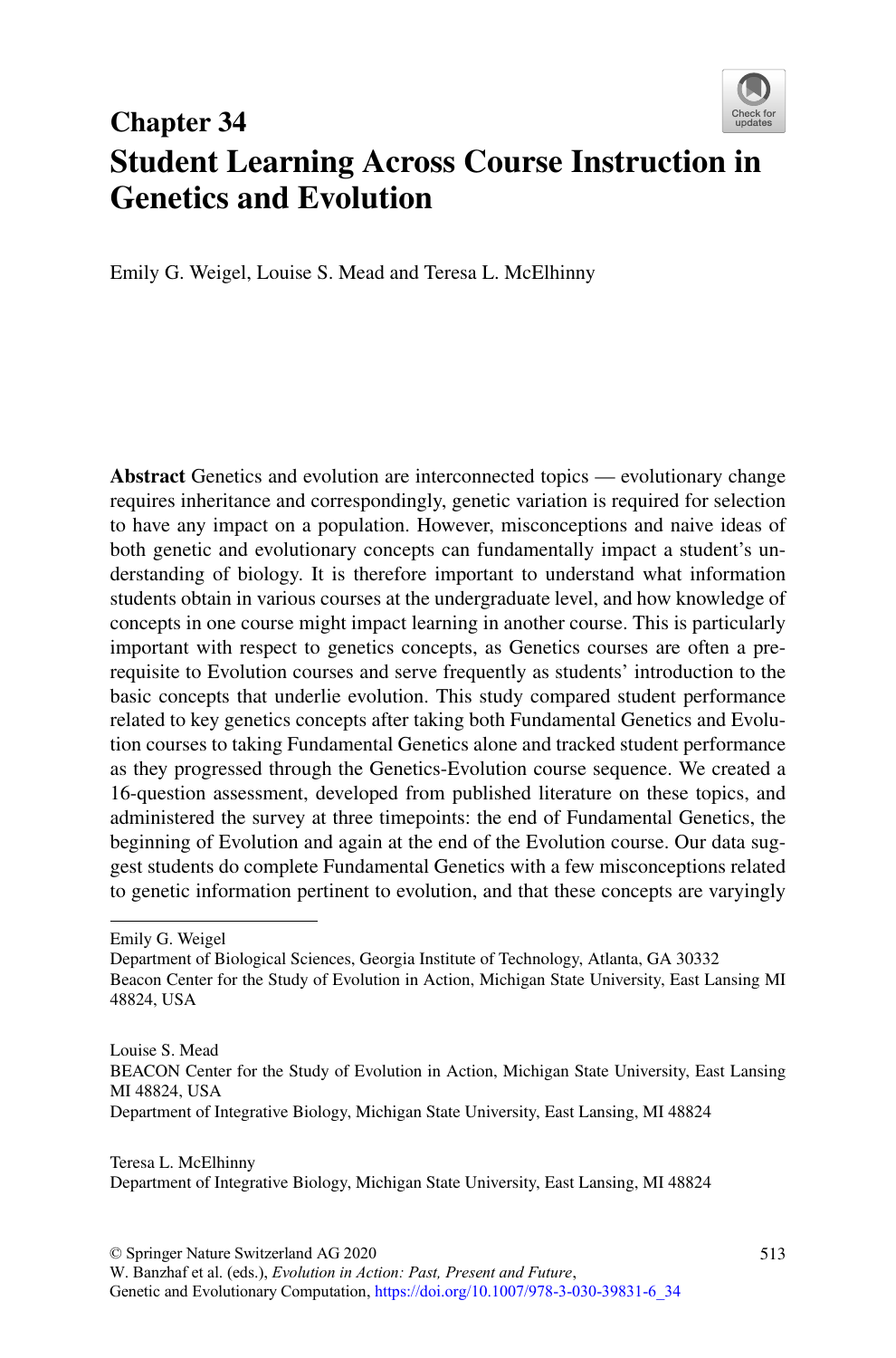corrected by taking Evolution. This research highlights the advantages of both tracking and comparing students as they progress through a Genetics-to-Evolution course sequence, particularly with respect to how faculty can leverage course sequencing to improve student performance.

# 34.1 Introduction

In *On the Origin of Species* (1859) [[19\]](#page-15-0), Darwin devotes an entire chapter to the Laws of Variation and further explores the importance of variation, and the link between traits in parents and offspring in *The Variation of Animals and Plants Under Domestication* (1868) [\[20](#page-15-1)]. Despite a clear role for inheritance in natural selection, Darwin was unable to provide an adequate model [\[14](#page-15-2)]. It was not until the discovery of the work of Gregor Mendel that a particulate inheritance hypothesis was accepted [\[35](#page-16-0)]. Mendel, however, understood the importance of his work to evolution [\[35](#page-16-0)], writing "This seems to be the one final way of finally reaching a solution to a question whose significance for the evolutionary history of organic forms cannot be underestimated [[35\]](#page-16-0)."

Although Darwin was able to articulate his theory of natural selection using a faulty model (pangenesis and blended inheritance), it was clear by the 1920's that the application of Mendel's work (Mendelian inheritance) supported evolution by natural selection [\[14](#page-15-2)]. In particular, the idea that mutations in genes provide new sources of variation on which selection acts forms the basis for evolutionary change.

The link between evolution and genetics is clearly emphasized in our current approaches to teaching and learning in biology. *Vision and Change in Undergraduate Biology*, the core structural advisement from the American Association for the Advancement of Science (AAAS), lists evolution as a core concept in biology [[31\]](#page-16-1). Specifically, *Vision and Change* recognizes the evolution and diversity of life on Earth as not only critical to understanding biology, but also inherently a function of genetic processes. Although the core foundational idea of evolution originally developed prior to the genetics and genomics era, we know that [genetic] inheritance is an important component to student understanding of evolution [\[39](#page-16-2)]. Despite the clear intertwined nature of evolution and inheritance, most biology majors take separate courses in genetics and evolution, and student understanding of these two topics is not evaluated together.

Prior research suggests a positive relationship between evolution acceptance and genetics understanding [\[36](#page-16-3)], but the role of genetics instruction in understanding evolutionary processes is unclear despite studies exploring student understanding of genetics [[4,](#page-14-0) [15,](#page-15-3) [32](#page-16-4), [53](#page-16-5)]. Moreover, student understanding of genetics can include a litany of incorrect ideas, from issues of relationships between genes, chromosomes and cells, to the transmission and display of traits [\[4](#page-14-0), [15](#page-15-3), [32\]](#page-16-4). Particularly resistant incorrect ideas may not change after instruction [[53\]](#page-16-5), thus persisting as a student makes their way through the curriculum.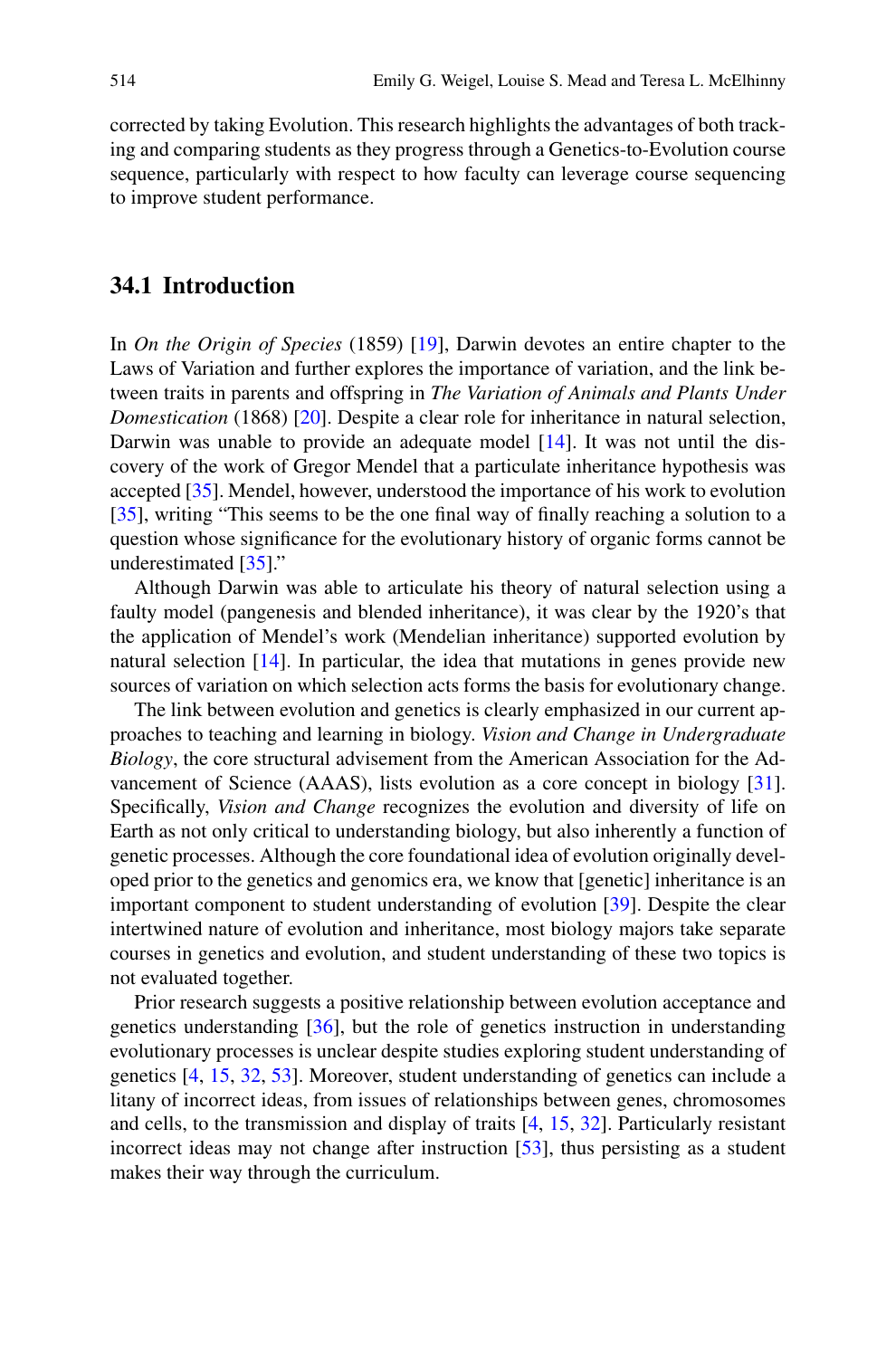An understanding of evolution, likewise, eludes many students at all levels: K-12 [[22,](#page-15-4) [37\]](#page-16-6); lower-level undergraduate (both biology majors and non-majors [\[6](#page-14-1), [39](#page-16-2),  $52$ ]; and upper-level undergraduate  $[9, 17, 18, 27, 58]$  $[9, 17, 18, 27, 58]$  $[9, 17, 18, 27, 58]$  $[9, 17, 18, 27, 58]$  $[9, 17, 18, 27, 58]$  $[9, 17, 18, 27, 58]$  $[9, 17, 18, 27, 58]$  $[9, 17, 18, 27, 58]$  $[9, 17, 18, 27, 58]$  $[9, 17, 18, 27, 58]$ . Naïve mental models can plague student understanding as they advance to higher-level courses [[5\]](#page-14-2), and as with concepts in genetics, misconceptions can often persist even after instruction [\[10](#page-15-9), [41](#page-16-8)]. If left uncorrected, these misconceptions continue to manifest themselves as undergraduates progress through the (often linear-pathed) biology curricula.

Recent work has argued that teaching genetics before evolution may increase student understanding of evolution, because the concepts of mutations and alleles can be translated into allele frequency change [[34\]](#page-16-9). Using a common garden experiment, where the order of modules on genetics and evolution were swapped, Mead [\[34](#page-16-9)] found that lower-performing students scored better in both genetics and evolution understanding when genetics was taught first. However, the study investigated the order of genetics and evolution in a single class of secondary students. Most post-secondary institutions introduce evolution and genetics in introductory courses that include coverage of the concept that heritable genetic variation is critical for population evolution. However, the need for mastery of these processes for a complete understanding of evolution may not be emphasized and at most institutions, upper-level courses in genetics and evolution are emphasized, and taught separately. Rarely do undergraduates take courses in population or quantitative genetics.

Furthermore, at many institutions, students are expected to take an upper level Genetics course prior to taking an upper level Evolution. In an informal survey conducted via the Evoldir community listserv, of 123 institutions worldwide, 6% list courses in Genetics and Evolution as co-required, 49% list Genetics as a prerequisite to Evolution, 41% have no defined relationship between the courses, and 4% have other. Furthermore, despite its central role in biology, most of the 4% indicated Evolution was not offered as a stand-alone course. Thus, even with evidence suggesting genetics knowledge may improve evolution understanding, roughly only half the institutions in our sample mandate Genetics prior to Evolution, and nearly an equal number make no clear recommendation for the order of these courses and most likely do not emphasize the connection between the two.

Students learn by integrating new knowledge into existing knowledge frameworks [\[47](#page-16-10), [2](#page-14-3)]. If existing and new knowledge are incompatible, naive ideas can interfere with students' ability to understand new information as they progress through courses, particularly if frameworks are not reorganized or replaced [[21,](#page-15-10) [48](#page-16-11), [51\]](#page-16-12). Curricular frameworks must therefore be carefully crafted such that the requisite knowledge is not only presented, but sufficiently mastered over several experiences, and concepts covered in one course linked to those in follow-up courses [[13,](#page-15-11) [16,](#page-15-12) [43](#page-16-13), [55\]](#page-17-1).

The National Research Council (NRC) advocates for basing curricula on empirical evidence for how students reason and develop competence in the domain [\[1](#page-14-4)]. Yet research is lacking to show how genetics knowledge prepares students to conceptualize evolution, specifically whether students can adequately link the underlying genetic characters of a population to its evolution. As Nehm and Ridgway have shown [[40](#page-16-14)], even "emerging expert" students seem to accurately describe natural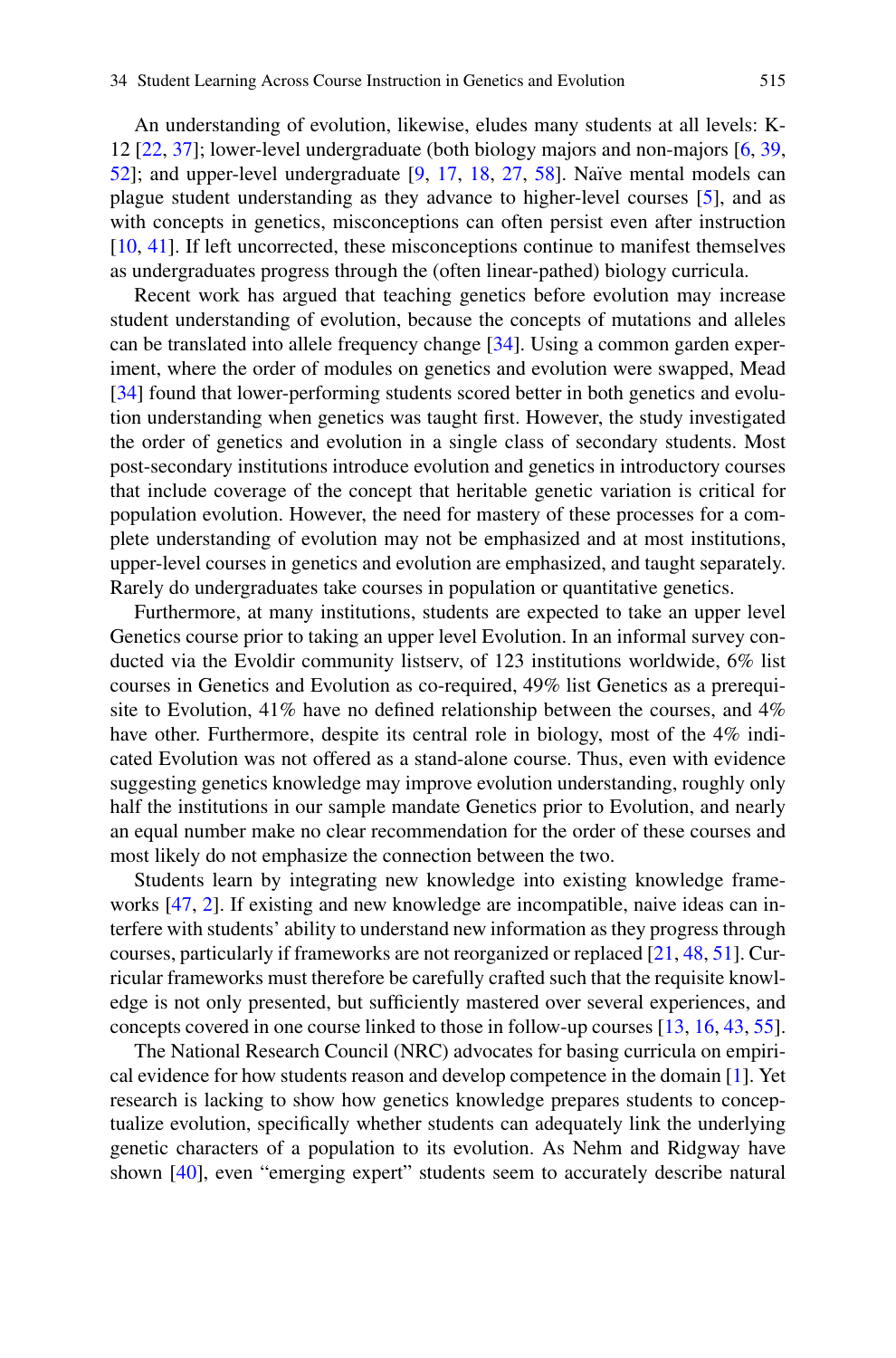selection but lack the incorporation of non-adaptive mechanisms, such as genetic drift, present in true expert models of evolution [[3,](#page-14-5) [24,](#page-15-13) [30,](#page-15-14) [45,](#page-16-15) [46\]](#page-16-16).

Because naive ideas can originate prior to explicit instruction, and these ideas tend to persist throughout learning, it is important to understand what information (and misinformation) students obtain as they progress through course sequences. Particularly with respect to Evolution and Genetics, learning should be tracked to determine what information students learn in Genetics, and what is added or replaced by taking Evolution, particularly as Genetics is a mandatory prerequisite at many institutions and introduces many fundamental evolutionary genetics ideas. With the goal of tracking and elucidating student learning of genetic concepts important to understanding evolution, our research explored three questions: 1) Which genetic concepts important for understanding evolution do students understand following Genetics and Evolution coursework, compared to taking a Genetics course alone? 2) For students who take these courses immediately one after the other, does their understanding of the concepts change between the end of Genetics and the beginning of Evolution, and after a full course on Evolution? 3) Do students maintain any specific misconceptions after instruction in either course, and if so, which topics appear to be the most difficult for students?

### 34.2 Methods

# *34.2.1 Courses of Focus*

This study concerned student performance at a large Midwestern university in relation to enrollment in two courses: Genetics (Fall 2012) and Evolution (Spring 2013). Genetics is a large (300 students) traditional lecture course with 3 exam-based assessments and a cumulative final. Evolution is a considerably smaller course (50-75 students), and is also an upper level course, with both a lecture and a recitation. Both Genetics and Evolution courses require completion of a cell and molecular biology course, and Evolution requires completion of Genetics. Concepts covered in both courses align with expectations outlined by the biology education community [[54\]](#page-17-2). Assessments in Evolution are a combination of exams, quizzes, homework, in-class discussion, and a final exam. The syllabi for each course suggest course coverage includes the genetic basis of evolution, population genetics, and gene expression in explanations of genetic variation. And while not required as a prerequisite for either Genetics or Evolution, many students do complete one semester of an introductory biology course that covers biological diversity and organismal biology, including principles of evolution, transmission genetics, population biology, community structure and ecology.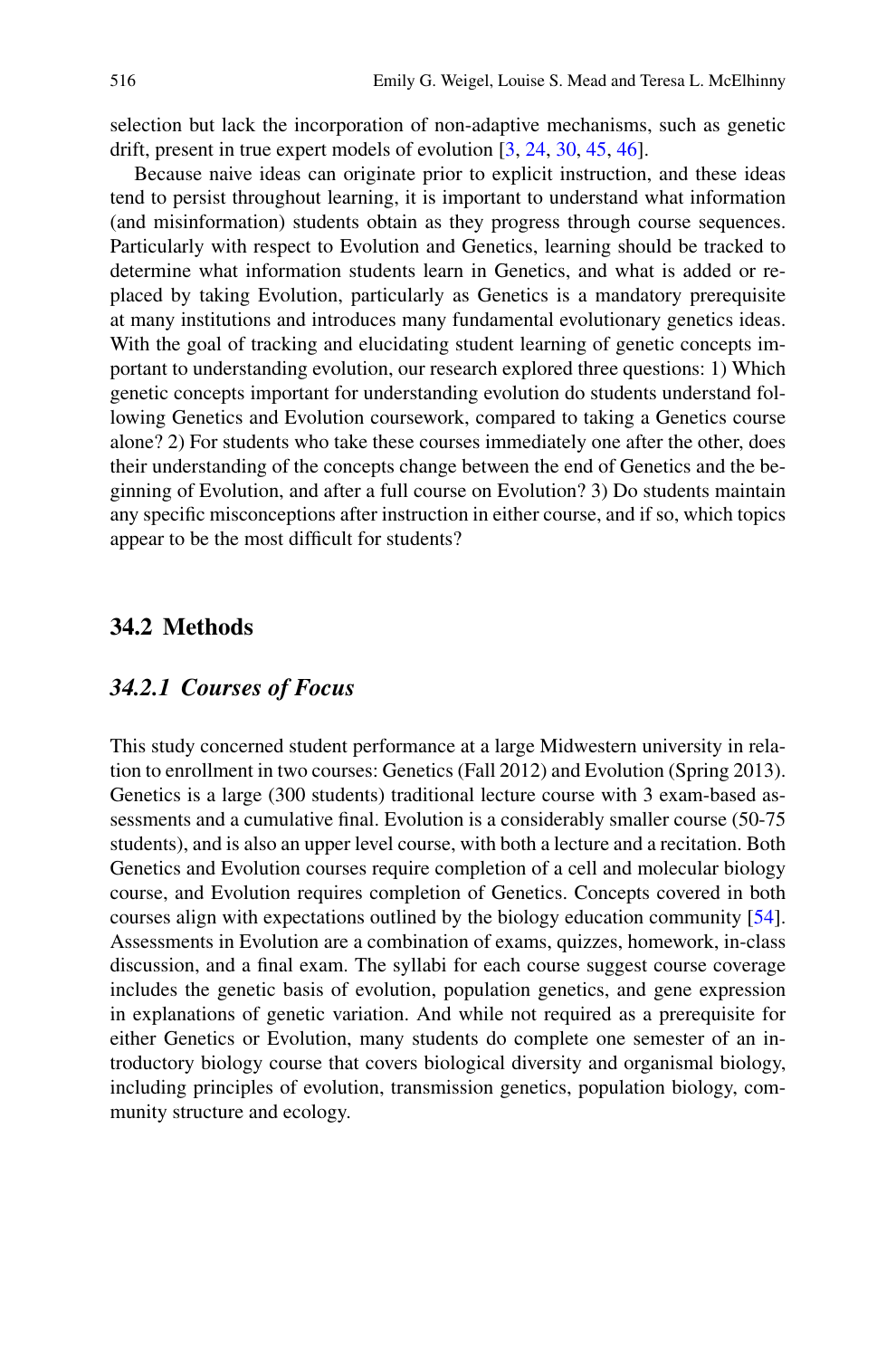# *34.2.2 Study Population*

<span id="page-4-0"></span>Prior to completing the study's assessments in both Fundamental Genetics and Evolution, students were asked to give consent to participate in this study (x12-1182e). We administered surveys to students enrolled in Fundamental Genetics during the Fall 2012 semester. We then administered the same assessment to students enrolled in Evolution; we will refer to these participants as 'comparison students'. To track a cohort of students as they complete the course sequence (hereafter 'tracked students'), student data were matched across Fundamental Genetics and Evolution; these students took Evolution immediately following Fundamental Genetics  $(N = 18)$ . Students who failed to complete assessments in their entirety were not included in these analyses. Table [34.1](#page-4-0) provides demographics for the study population. GPA and ACT scores were self-reported.

Table 34.1: Demographic information of participants for each of the groups compared. The number of female and non-white, non-Hispanic students are shown as percentages. Year in College, GPA, and ACT score are shown as averages.

| Criteria                   | Genetics Only | <b>Student Completing Student Completing</b><br>Genetics and Evolution | <b>Tracked Students</b> |
|----------------------------|---------------|------------------------------------------------------------------------|-------------------------|
| Female                     | 48.10%        | 75%                                                                    | 83.3%                   |
| Non-white,<br>Non-Hispanic | 30.0%         | 5.0%                                                                   | $0\%$                   |
| Year in College            | 3.96          | 3.78                                                                   | 3.61                    |
| <b>GPA</b>                 | 3.66          | 3.74                                                                   | 3.83                    |
| <b>ACT</b> Score           | 26.38         | 27.89                                                                  | 27.75                   |

# *34.2.3 Survey Design*

Our assessments consisted of a number of survey questions assessing class demographics and prior course performance, followed by a series of sixteen questions assessing student knowledge of course-related topics. Questions were taken directly from the genetics assessment literature, specifically the Genetics Literacy and Assessment Instrument (GLAI) [[11\]](#page-15-15), Genetic Drift Inventory (GeDI) [\[49](#page-16-17)], and the Genetics Assessment For Core Understanding (GCA) [\[54](#page-17-2)], and course textbooks (Pearson's Mastering Biology Sequence; Campbell et al. 2008; see Table [34.2](#page-5-0) [[12\]](#page-15-16)). Questions were either multiple choice with each distractor tied to a specific misconception, or agree/disagree format coupled with fill-in-the-blank formats to explain why a particular answer was given. Questions were chosen to test basic understanding of the fundamental genetic underpinnings of evolution, span several Bloom levels [[7\]](#page-14-6), and correspond to documented misconceptions.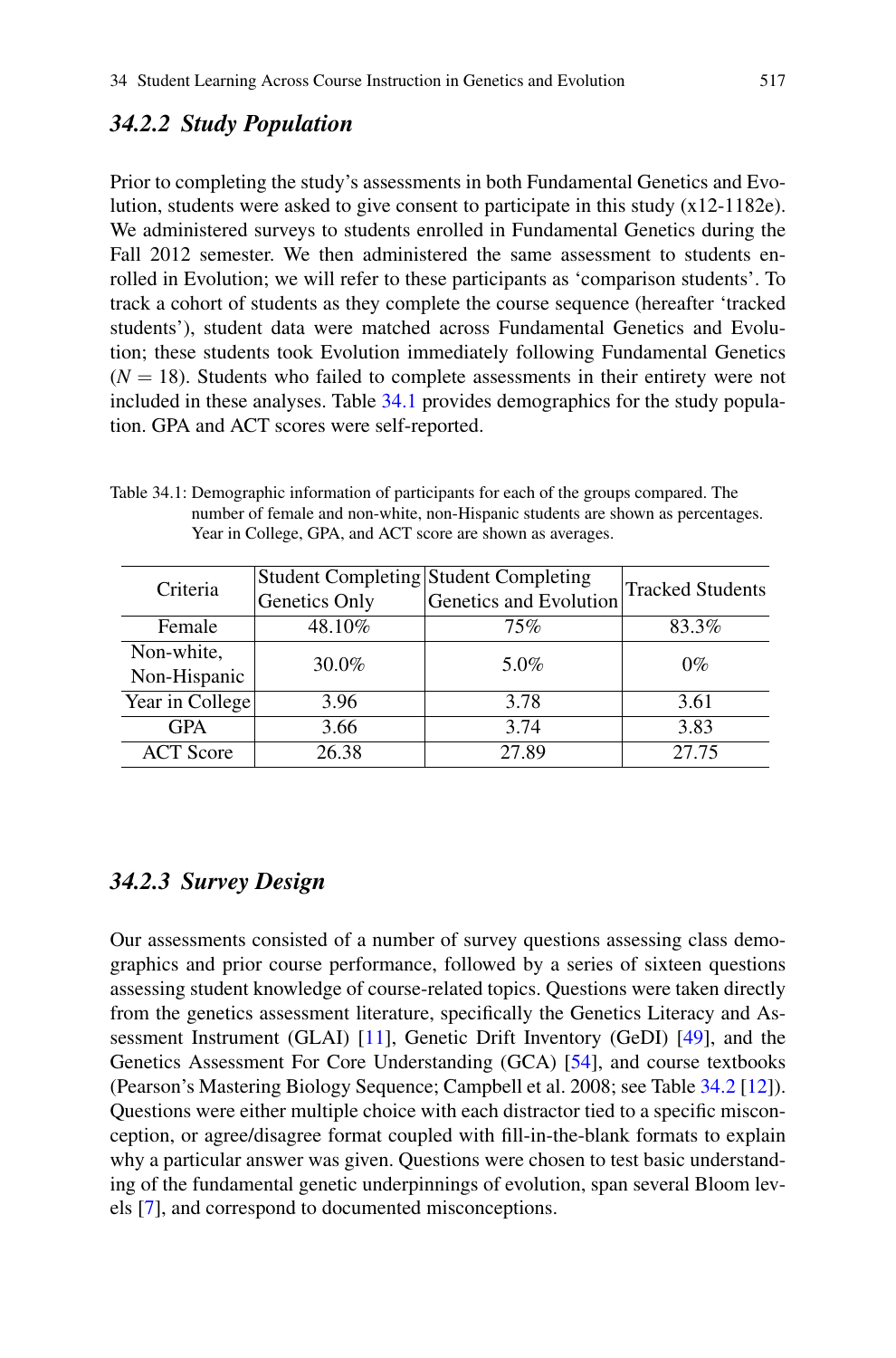<span id="page-5-0"></span>

| Table 34.2: Question Sources and Concepts Measured in this Assessment. |  |  |
|------------------------------------------------------------------------|--|--|
|------------------------------------------------------------------------|--|--|

|                                                                    | Item number              |                          |
|--------------------------------------------------------------------|--------------------------|--------------------------|
| General Concept/Learning Goal                                      | on current               | Original test item       |
|                                                                    | assessment               |                          |
| Interpret results from molecular analyses to determine the in-     | 1                        | GCA No.19                |
| heritance patterns and identifies of human genetics that can       |                          |                          |
| mutate to cause disease                                            |                          |                          |
| Extract information about genes, alleles, and gene functions       | $\overline{2}$           | GCA No.4                 |
| by analyzing the progeny from genetic crosses                      |                          |                          |
| Compare different types of mutations and describe how each         | 3                        | GCA No.5                 |
| can affect genes and the corresponding mRNAs and proteins          |                          |                          |
| Most human traits, including diseases, result from the products    | $\overline{\mathcal{L}}$ | GLAI No.3                |
| of multiple genes interacting with environmental variables; ex-    |                          |                          |
| amples include height, heart disease, cancer, and bipolar dis-     |                          |                          |
| order                                                              |                          |                          |
| Understanding Mendelian patterns of inheritance, and their bi-     | 5                        | GLAI No.7                |
| ological basis, allows probability statements about the occur-     |                          |                          |
| rence of traits in offspring                                       |                          |                          |
| Occasional errors in DNA structure and replication result in       | 6                        | GLAI No.15               |
| genetic variation                                                  |                          |                          |
| Occasional errors in DNA structure and replication result in       | 7                        | GLAI No.9                |
| genetic variation                                                  |                          |                          |
| Understanding Mendelian patterns of inheritance, and their bi-     | $\overline{8}$           | <b>Mastering Biology</b> |
| ological basis, allows the probability of trait occurrence in off- |                          |                          |
| spring to be predictive of parental traits                         |                          |                          |
| Occasional errors in DNA structure and replication result in       | 9                        | <b>Mastering Biology</b> |
| genetic variation                                                  |                          |                          |
| Understanding Mendelian patterns of inheritance, and their bi-     | 10                       | <b>Mastering Biology</b> |
| ological basis, allows probability statements about the occur-     |                          |                          |
| rence of traits in offspring                                       |                          |                          |
| Genetic drift can be a driver of evolution, not just natural se-   | 11                       | <b>GEDI</b>              |
| lection                                                            |                          |                          |
| The magnitude of the effect of random sampling error for ge-       | $\overline{12}$          | <b>GEDI</b>              |
| netic drift from one generation to the next depends on the pop-    |                          |                          |
| ulation size                                                       |                          |                          |
| Random sampling error tends to cause a loss of genetic vari-       | 13                       | <b>GEDI</b>              |
| ation within populations, which in turn increases the level of     |                          |                          |
| genetic differentiation among populations                          |                          |                          |
| Mutation and genetic drift can contribute to genetic variation     | 14                       | <b>GEDI</b>              |
| in a population                                                    |                          |                          |
| Standing genetic variation in a population can be acted on by      | $\overline{15}$          | <b>GEDI</b>              |
| selection                                                          |                          |                          |
| Genetic drift can create genetic differences between popula-       | 16                       | <b>GEDI</b>              |
| tions over time                                                    |                          |                          |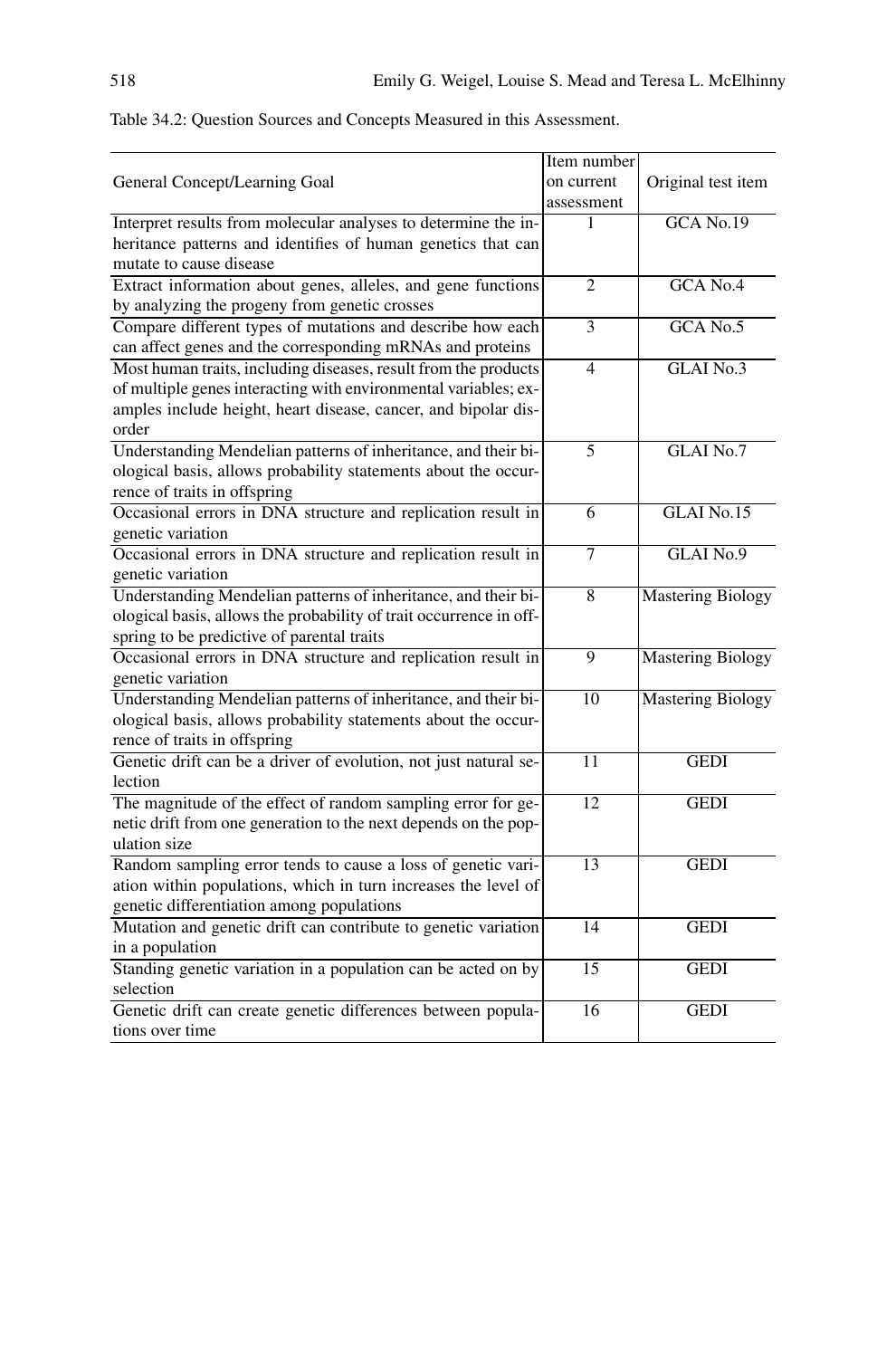#### *34.2.4 Survey Assessment Administration*

The assessment was administered at three curricular timepoints: at the end of Fundamental Genetics (to establish a baseline), at the beginning of Evolution (to determine knowledge retained following Fundamental Genetics and prior to Evolution), and at the end of Evolution (to examine learning and retention of nave ideas). All students consenting to the study completed the assessments within the initial (in the case of Evolution pre-test) and final week of the semester (in the case of the post-Genetics and post-Evolution tests). Assessments at each time point were identical, and students were not given feedback about the accuracy of their responses at any time.

Regardless of the accuracy of their responses, students were incentivized with extra credit for the completion of the assessment at the end of Genetics (*N*=224; 70.22% participation rate). Because of a reduced class size as students transition into a much smaller Evolution course and the need to keep sample sizes high  $(N = 38; 69.09\%$  participation rate), only students who completed both the pre-and post-tests within Evolution were compensated, although two chose to complete the post-assessment without having completed the pre-assessment.

### *34.2.5 Survey Assessment Analysis*

Prior to scoring, all assessment responses were de-identified, and in the case of the tracked students, matched with prior assessment responses. Individual item performance was compared for both students in the comparison and tracked populations. In addition to scoring answers as correct/incorrect, we further examined student responses for questions that were consistently incorrect. Finally, items that showed improvement across administration of the assessments were noted as possibly the result of additional instruction in evolution.

# 34.3 Results

#### *34.3.1 Statistical Analyses*

Several statistical models were chosen based on the questions asked and statistical agreement with model assumptions; however a significance cut off of  $p = 0.05$  was used for all statistical tests. All tests were run in R (R Core Team, 2013, version  $3.0.2$  [[50\]](#page-16-18)).

To assess our instrument, we first conducted a series of Item Response Theory (IRT) tests, and the performance results that follow are reflecting the use of the assessment survey instrument. We partition our performance analyses into two parts: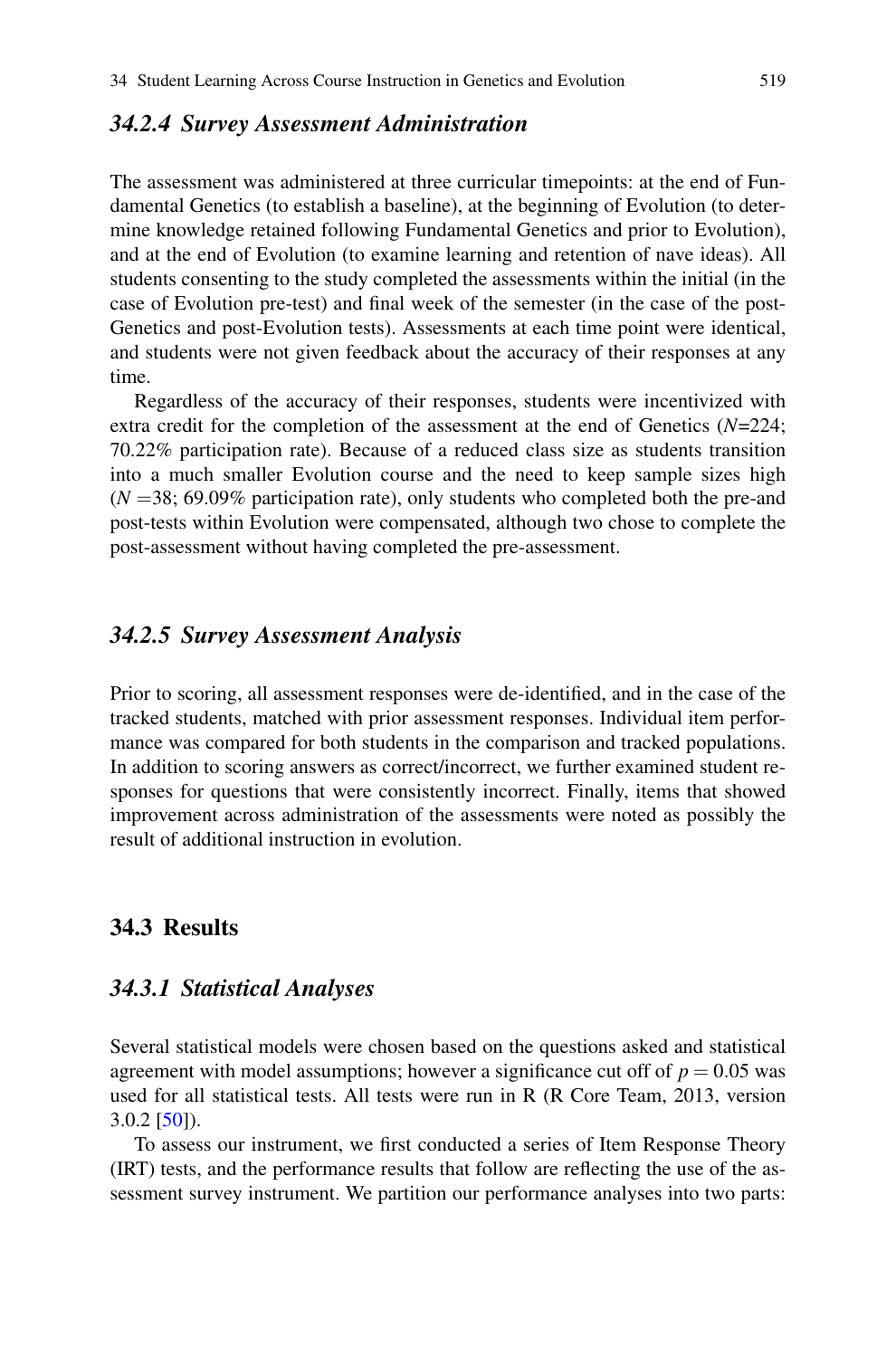Part 1 addresses 'comparison' students (comparing those who complete both Genetics and Evolution to those who complete only Genetics); and Part 2 addresses 'tracked' students (following a cohort to document how student knowledge changes as students progress through the course sequence).

|               |               | Students who took Students who took both |
|---------------|---------------|------------------------------------------|
| Question      | only Genetics | Genetics and Evolution                   |
| 1             | 89.0%         | 91.7%                                    |
| 2             | 38.8%         | 47.2%                                    |
| 3             | 54.0%         | 91.7%                                    |
| 4             | 90.8%         | 94.4%                                    |
| 5             | 89.3%         | 100%                                     |
| 6             | 68.4%         | 52.8%                                    |
| 7             | 73.3%         | 86.1%                                    |
| 8             | 87.4%         | 88.9%                                    |
| 9             | 54.9%         | 86.1%                                    |
| 10            | 58.7%         | 50.0%                                    |
| 11            | 54.9%         | 69.4%                                    |
| 12            | 65.0%         | 80.5%                                    |
| 13            | 75.0%         | 91.7%                                    |
| 14            | 87.0%         | 88.9%                                    |
| 15            | 86.0%         | 88.9%                                    |
| 16            | 85.0%         | 97.2%                                    |
| Average Score | 12.77         | 13.05                                    |
| SЕ            | 0.20          | 0.41                                     |

Table 34.3: Item performance (expressed as percent of students answering a question correctly) for students who took only Genetics and students who took both Genetics and Evolution. Total average score and standard error for samples are also included.

# *34.3.2 Instrument Analysis*

Rasch analyses were conducted on the overall instrument to examine both the difficulty of the items and conceptual independence of the items. Item Characteristic Curve (ICC) plots revealed independence of the items. From a graphical model check plotting the predictive ability of each question, question 5 appeared to deviate from the parameter estimates of the remaining questions. Therefore, an Andersons' likelihood ratio test for goodness of fit with mean-split criterion was performed to determine if this question violated invariance of the model estimates for the instrument; the results supported inclusion of all questions in the instrument for analysis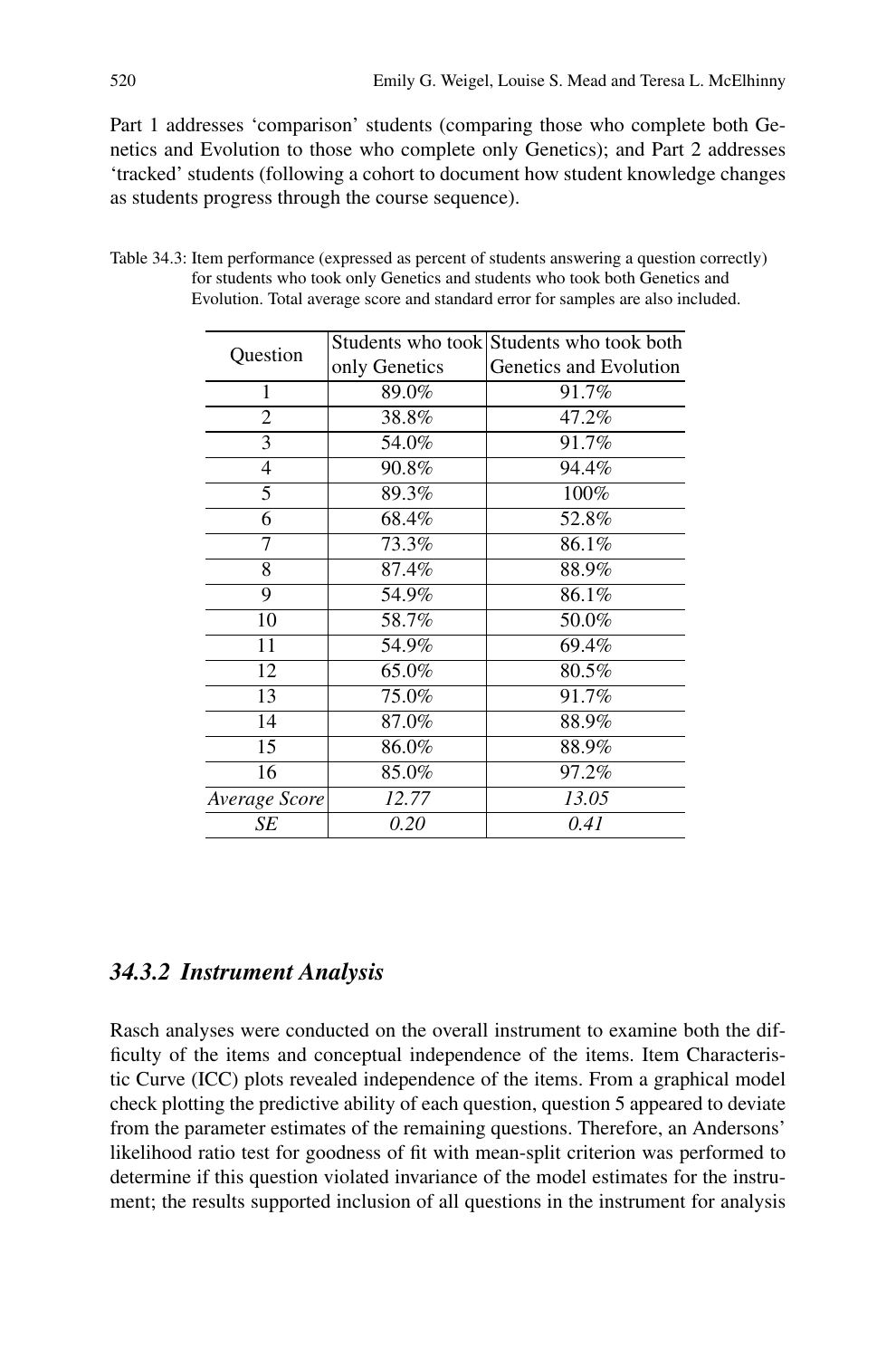<span id="page-8-0"></span>(*Andersen LR-test, LR-value= 22.642, df= 14, p = 0.066*). Figure [34.1](#page-8-0) provides a summary of item difficulty and parameter distribution.



#### **Person-Item Map**

Fig. 34.1: Item difficulties for each of the 16 questions in the assessment. The upper panel displays student performance on the instrument, and the lower panel shows the difficulty of each item. Constructed based on the total number of respondents in the study and, in the case of repeated testing, used only on the first assessment taken by the individual  $(N = 262)$ .

#### *34.3.3 Part 1: Comparing Students between Courses*

To compare students taking only Genetics to those taking both Genetics and Evolution, a multiple logistic regression model was conducted with course (either post-Genetics or post-Evolution), gender, year in college, GPA, ACT scores, and race predicting the sum of correct responses. Two-way interaction terms were added to the original model one at a time to examine which combination of predictors yielded the best model based on AIC values. Main effects and interactions, even when not significant, were retained through model selection for the lowest (best) AIC model. When accounting for gender, year in college, GPA, ACT score, and race, students who complete both Genetics and Evolution score higher on our overall assessment than students who have only completed Genetics ( $\beta = 0.55310$ ,  $SE = 0.22135$ ,  $p =$ 0.01315; see Table [34.4\)](#page-9-0). Thus, taking both Genetics and Evolution results in higher scores on genetics concepts compared to taking Genetics alone.

We also examined four questions that appeared to be missed most often. Responses suggested students either had a lack of knowledge, held a misconception, or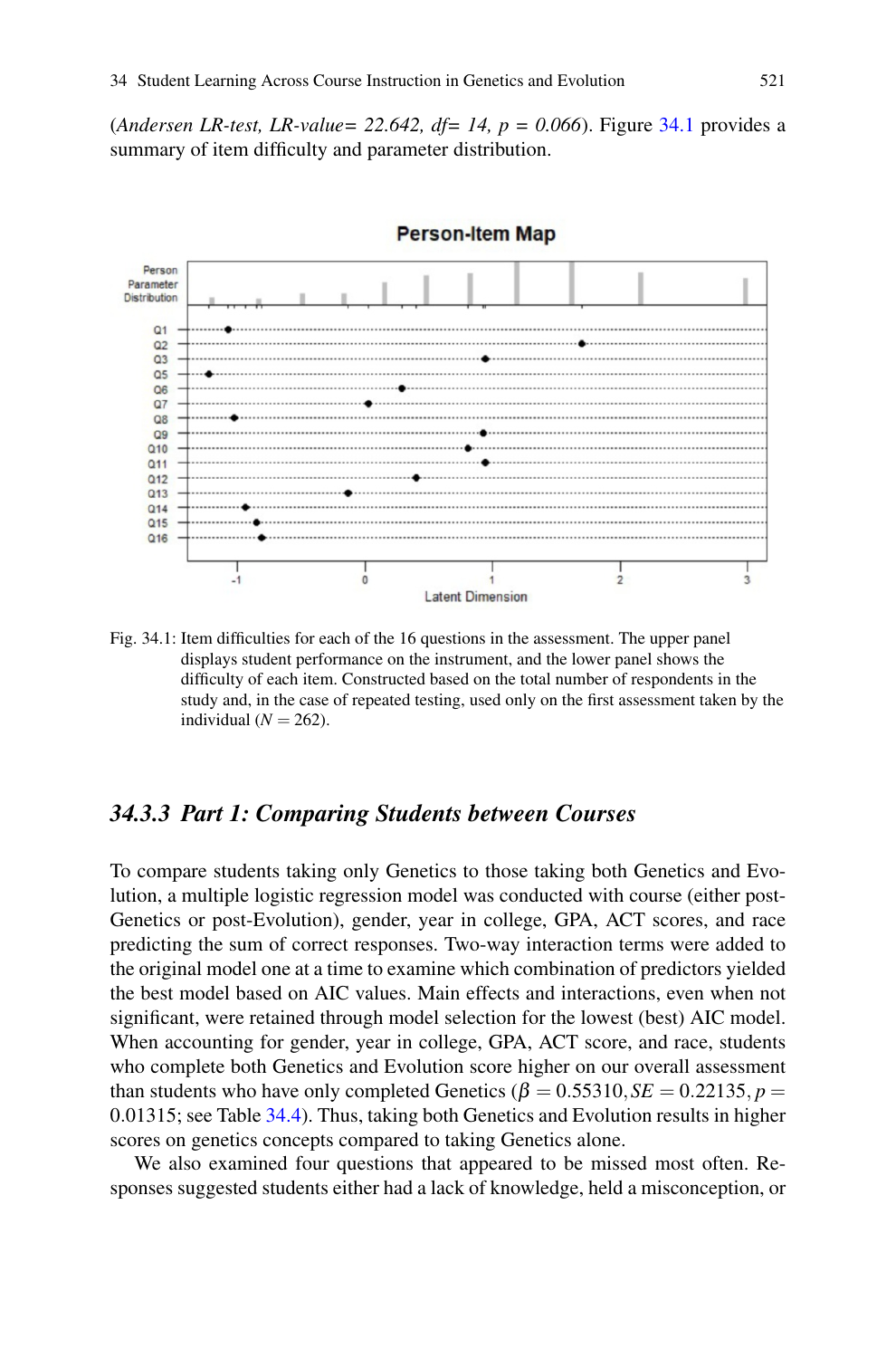<span id="page-9-0"></span>

|       | SE    |       | p                                                                                                                          | $exp(\beta)$                                                    |
|-------|-------|-------|----------------------------------------------------------------------------------------------------------------------------|-----------------------------------------------------------------|
|       |       |       | $0.01315*$                                                                                                                 | 1.738634                                                        |
|       |       |       | 0.61550                                                                                                                    | 1.168674                                                        |
|       |       |       | 0.58230                                                                                                                    | $0.\overline{8852989}$                                          |
| 0.215 | 0.220 | 0.975 | 0.331                                                                                                                      | 1.239862                                                        |
|       |       | 1.018 | 0.30953                                                                                                                    | 1.248609                                                        |
|       |       |       |                                                                                                                            | 0.3876509                                                       |
|       |       |       | $0.55310$ $0.22135$ 2.499<br>$0.15587$ 0.30993 0.503<br>Year in college - 0.12183 0.22119 - 0.551<br>$0.22203$ $ 0.21801 $ | $-0.94765 \mid 0.35912 \mid -2.639 \mid -0.00888$ <sup>**</sup> |

Table 34.4: Multivariate regression model predicting the sum of the correct responses.

<span id="page-9-1"></span>performed better following the Evolution course. We identified two "lack of knowledge" questions: one concerning translating genotype to phenotype using a Punnett Square (Question 10, Supplemental Material) and one concerning genetic drift as a non-adaptive mechanism of evolution (Question 11, Supplemental Material). Students struggled to translate genotype to phenotype using a Punnett Square. Correct responses were not predicted by Gender, Year, GPA, ACT score, nor race as main effects ( $p > 0.11$  in all cases), however, adding the interaction term of Year\*ACT to this model shows year in college, ACT score, and the interaction of ACT and year as significant predictors of a correct response (Table [34.5\)](#page-9-1). Similarly, students struggled to identify genetic drift as a non-adaptive mechanism of evolution (Question 11, Supplemental Material). However, increased ACT scores are a significant predictor of a correct response  $(\beta = 0.08346, SE = 0.04025, p = 0.0381)$ , although no other significant variables or interactions were found (all  $p > 0.05$ ).

|                                                     | <b>SE</b> | Z | D                                                                         | $exp(\beta)$      |
|-----------------------------------------------------|-----------|---|---------------------------------------------------------------------------|-------------------|
| Survey                                              |           |   | $-0.26170 \mid 0.20083 \mid -1.303 \mid 0.192537$                         | 0.7697419         |
| Gender                                              |           |   | $\overline{0.44579}$ $\overline{0.28002}$ 1.592 $\overline{0.111388}$     | 1.561723          |
| Year in college $ 4.72143 1.54968 3.047 0.002314**$ |           |   |                                                                           | 112.3288          |
| <b>GPA</b>                                          |           |   | $0.13764$ 0.19626 0.701 0.483092                                          | 1.147562          |
| <b>ACT</b> score                                    |           |   | $\overline{0.57159}$ $\overline{0.17366}$ 3.291 $\overline{0.000997}$ *** | $\sqrt{1.771081}$ |
| Race                                                |           |   | $-0.44350 \mid 0.32182 \mid -1.378 \mid 0.168165$                         | 0.6417862         |
| Year*ACT                                            |           |   | $-0.16937 0.05548 -3.053 0.002265**$                                      | 0.8441965         |

Table 34.5: Logistic regression model predicting the response to question 10 with interaction terms.

One question displayed a clear misconception: defining a mutation (Question 2; Supplemental Material). Gender ( $\beta = 0.90309$ ,  $SE = 0.28538$ ,  $p = 0.001553$ ) and year in college  $(\beta = 0.43755, SE = 0.20584, p = 0.033527)$  were significant predictors of a correct response. Substantively, this means that the odds of a correct response were 2.47 times higher for men than for women, and 1.55 times higher for those further along in school than those less far along in school. All two-way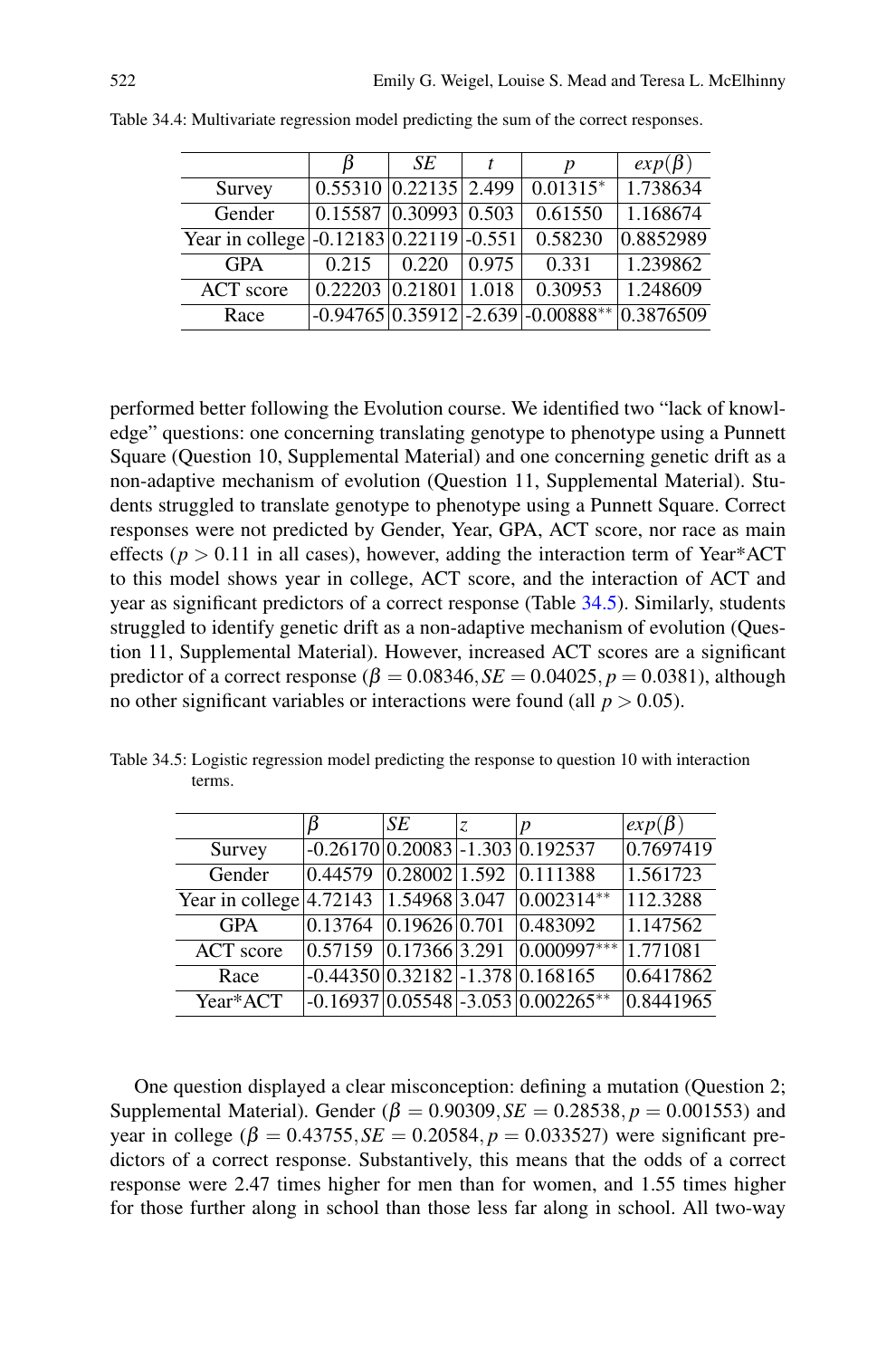interactions were again explored between the predictors, but none turned out to be significant (all  $p > 0.05$ ).

Students who take Evolution after Genetics improved specifically in their knowledge of standing genetic variation (Question 9; Supplemental Material). Students who completed both Evolution and Genetics were 2.38 times more likely to provide correct answers to this question compared to students who only completed Genetics ( $\beta = 0.86593$ ,  $SE = 3.086$ ,  $p = 0.00203$ ). Subsequent analysis revealed that two interactions were significant in the best model by AIC: year\*ACT and GPA\*ACT. When both interaction terms are included in the model, neither emerges as a significant predictor of a correct response (perhaps because both involve the ACT variable and thus introduce high levels of multi-colinearity into the model).

### *34.3.4 Part 2: Tracking Students across Courses*

We were able to track a total of 18 students from the end of Genetics through to the end of Evolution. Table [34.6](#page-12-0) provides a summary of the performance on each item for each of the three time points. In addition, to examine student performance as they progressed through the course sequence, repeated measures ANOVA, AN-COVA and Generalized Estimating Equations (GEE) were used. First, we conducted a repeated measures ANOVA using the Greenhouse-Geisser correction for violations of sphericity. In this model, survey (whether post-Genetics, pre-Evolution, and post-Evolution) was our within-subjects factor to test whether a statistically significant change was observed in the sum survey score over time. Note that an AN-COVA was performed to examine whether ACT score influenced survey outcomes in interactions and is reported where appropriate. Figure [34.2](#page-11-0) depicts the overall mean change in the sum of correct responses across surveys, which was not found to be significant (Repeated measures ANOVA with Greenhouse-Geisser correction,  $F(1.612, 25.788) = .776, p = .445.$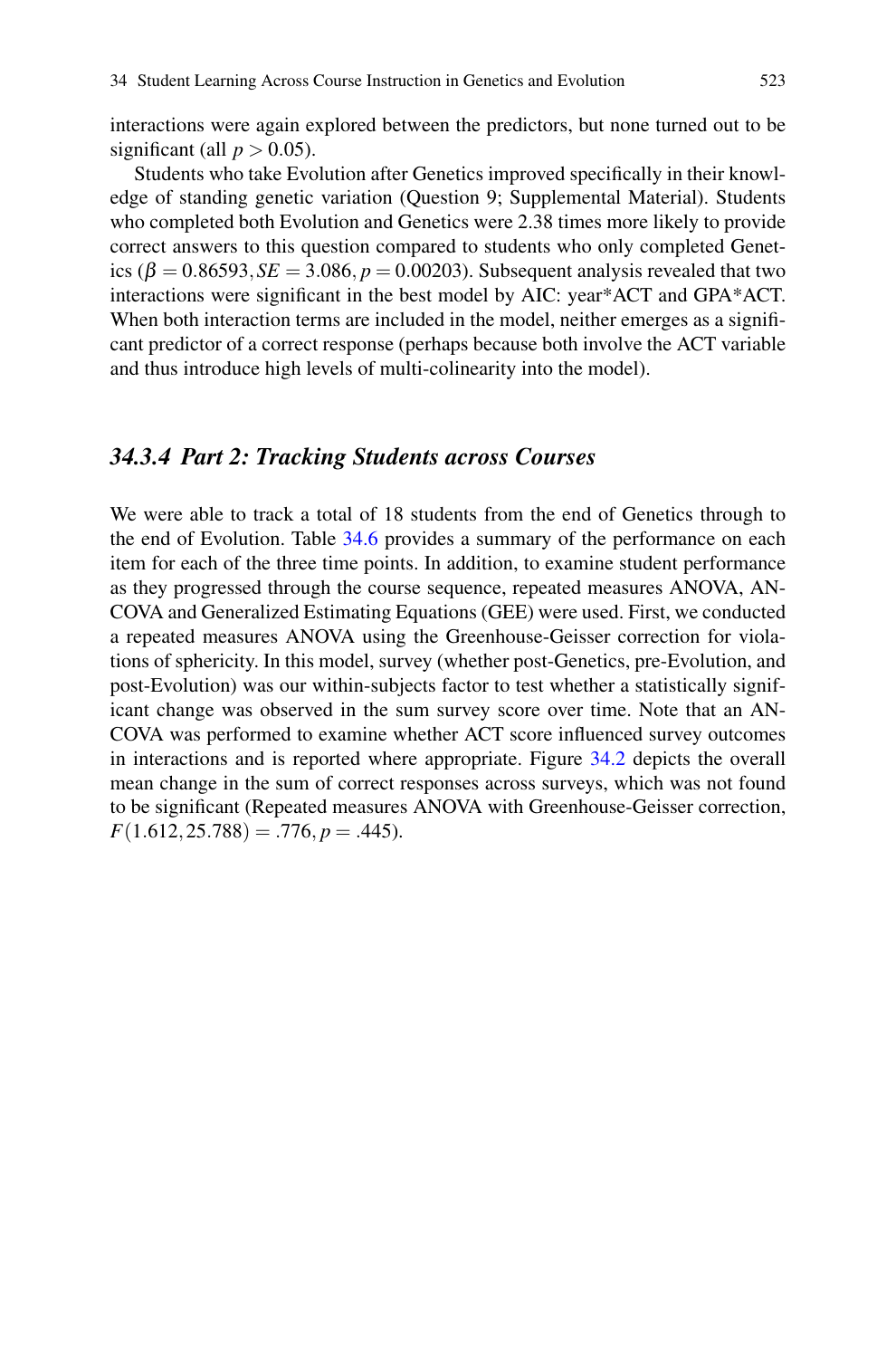<span id="page-11-0"></span>

Fig. 34.2: Boxplot of the Sum of Correct Responses Across Time. Central boxes represent values from the lower to upper quartile (25 to 75 percentile; first and third quartiles), and are intended to give an approximate 95% confidence interval for differences in the two datasets. Bold lines represent the median, and extreme values are represented by open circles.

Finally, the remaining models examined how the odds of getting a correct answer on a given survey question changed over time. Because repeated measures AN(C)OVA cannot be used for binary dependent variables (such as whether a question is right or wrong) which violate its assumptions (linearity, constant variance, and normality, etc.) and logistic regression cannot be used due to the nonindependence that exists within subjects, we chose a generalized estimating equations (GEE) model. This model met the model assumptions and converged better than the alternative multilevel model with random effects for subject and time (which account for within-subjects dependencies). The correlation structure for each GEE model was set to be "unstructured", meaning that the correlations between time points were estimated from the data. This is the most relaxed assumption one can make about the within-subjects correlations and ideal to use in the absence of specific predictions for changes between consecutive surveys.

The two questions identified above as connected to a lack of knowledge for comparison students were also found to be a challenge for the tracked students. Namely, students struggled in translating genotype to phenotype and in identifying genetic drift as a non-adaptive mechanism of evolution. However, among our tracked students, data suggested students taking the sequence contiguously may be better at defining the term "mutation" (Question 2; Supplemental Material). Of the four incorrect responses, 76% initially stated that mutations must alter the amino acids; these responses slowly convert to the correct response over time, that a mutation is any change in the genetic code. However, this improvement was not ultimately strong enough to be significant ( $B = .329$ ,  $SE = .244$ ,  $p = .18$ ,  $OR = 1.39$ ).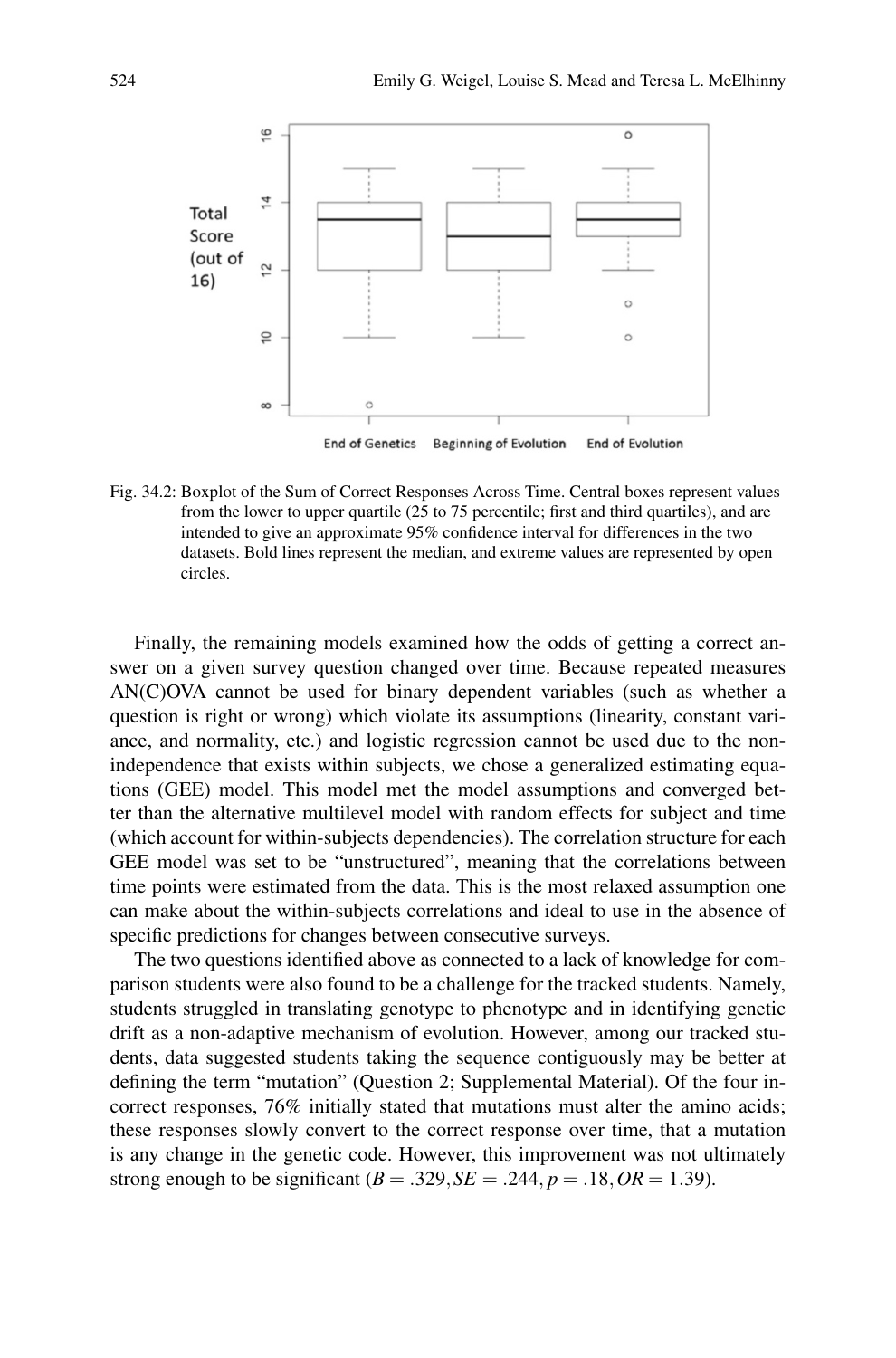<span id="page-12-0"></span>Table 34.6: Overall per item performance on the assessment (as expressed by percent correct per question), as well as the score average and SD of overall assessment for students at 3 curricular timepoints.

| Question      |       | End of Genetics Beginning of Evolution End of Evolution |       |
|---------------|-------|---------------------------------------------------------|-------|
|               | 83.0% | 77.8%                                                   | 94.4% |
| 2             | 33.0% | 44.4%                                                   | 50.0% |
| 3             | 67.0% | 83.3%                                                   | 94.4% |
| 4             | 88.9% | 94.4%                                                   | 100%  |
| 5             | 100%  | 94.4%                                                   | 100%  |
| 6             | 77.8% | 66.6%                                                   | 55.6% |
| 7             | 83.3% | 77.7%                                                   | 88.9% |
| 8             | 100%  | 72.2%                                                   | 88.9% |
| 9             | 66.7% | 83.3%                                                   | 88.9% |
| 10            | 55.6% | 44.4%                                                   | 44.4% |
| 11            | 61.1% | 61.1%                                                   | 66.7% |
| 12            | 94.0% | 83.3%                                                   | 83.3% |
| 13            | 94.0% | 66.7%                                                   | 94.4% |
| 14            | 94.0% | 88.9%                                                   | 100%  |
| 15            | 88.9% | 88.9%                                                   | 94.4% |
| 16            | 100%  | 94.4%                                                   | 100%  |
| Average Score | 12.89 | 12.94                                                   | 13.44 |
| <b>SE</b>     | 0.47  | 0.33                                                    | 0.35  |

However, a significant improvement was seen among the tracked students with respect to their understanding of the importance/role of standing genetic variation  $(B = .689, SE = .347, p = .047, OR = 1.99$ ; Question 9; Supplemental Material). Among this group, a GEE model also indicated a significant interaction between survey and ACT scores ( $B = .095$ ,  $SE = .046$ ,  $p = .041$ ), where scores tend to increase more across the surveys with increasing ACT score.

# 34.4 Discussion

Students performed adequately on the overall assessment, averaging about 75-80% correct responses across the assessment. Our results suggest that in general, taking a course in Genetics followed by a course in Evolution can help students retain genetic concepts important to understanding evolution. However, our tracking of a subset of students through this course sequence suggests the specific advantages can be hard to identify.

It is important to note that tracked student scores did not appear to change appreciably from the end of Genetics to the beginning of Evolution; although this is the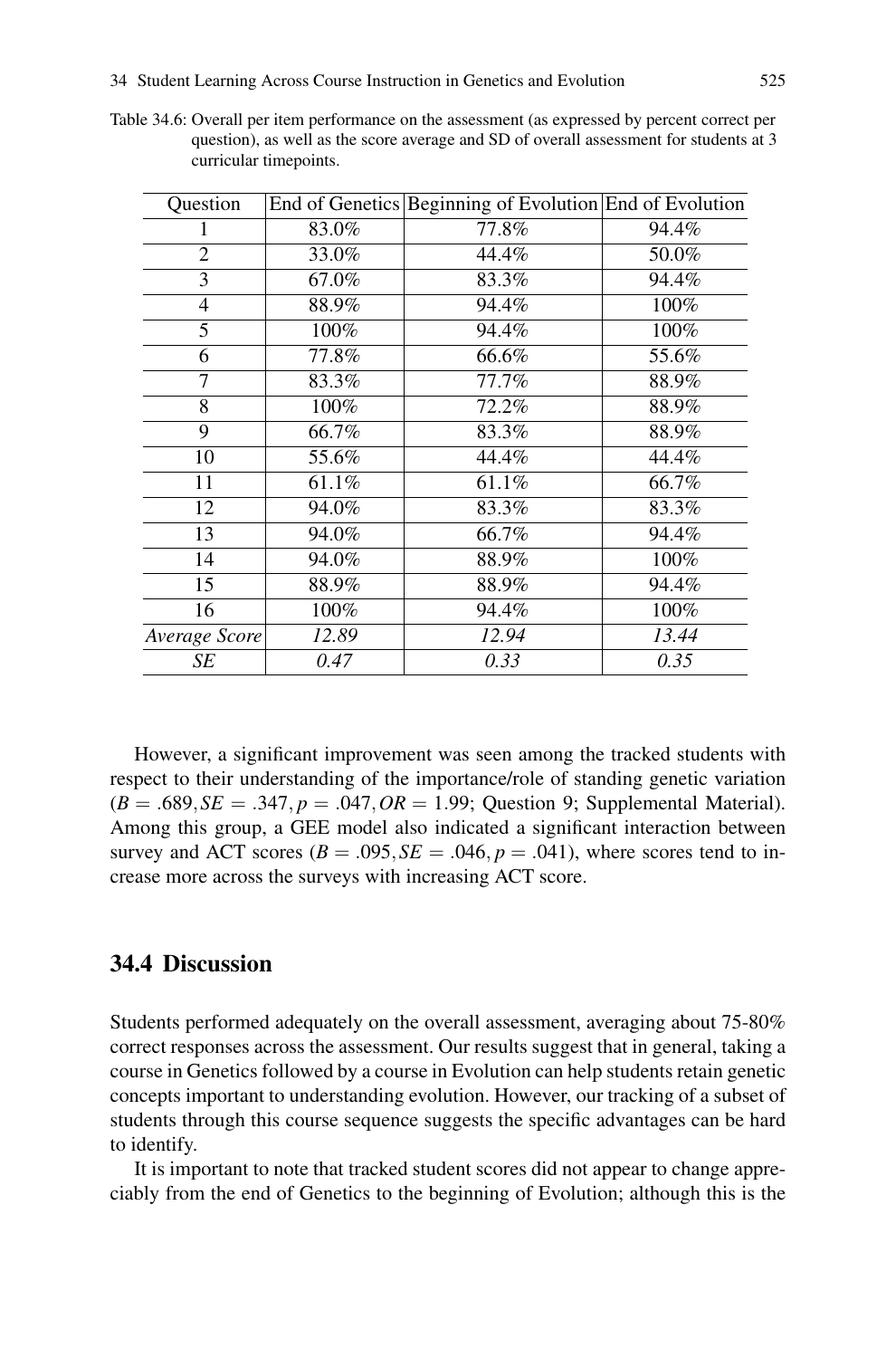most ideal case of back-to-back courses, we can confirm students are not immediately 'forgetting' concepts from semester to semester, and it is possible that student ideas on these topics may be formed prior to taking their Genetics course, and their Genetics and Evolution courses may only serve to cement certain ideas, rather than correct and replace them.

Introductory Biology experiences, for example, may cover this material [[8,](#page-15-17) [10](#page-15-9), [28,](#page-15-18) [39,](#page-16-2) [57,](#page-17-3) [59](#page-17-4)]. Students in introductory biology courses do tend to harbor the same naive ideas about evolution, focusing on the organismal and less on the molecular basis of evolution and rarely connecting how phenotypic diversity arises from genetic variation caused by mutation [\[56](#page-17-5), [57\]](#page-17-3). As experts consistently include heredity and genetic variation in explanations of evolutionary change [[40\]](#page-16-14), it appears gains on these topics can occur, but they are modest and likely a result of specific instructional methods [\[57](#page-17-3)]. If these specific interventions which lead to gains are missing from one's educational background, regardless of if in introductory biology or the courses since, naive ideas may persist (see [\[26](#page-15-19), [39](#page-16-2)]).

Indeed, students explanations of evolutionary phenomena frequently do not include genetic concepts like variation and heredity, even after explicit instruction [\[40](#page-16-14), [41,](#page-16-8) [42,](#page-16-19) [57](#page-17-3)]. The inferences necessary to 'see' mutation as a mechanism may be particularly challenging [\[16](#page-15-12), [25](#page-15-20)], in addition to the inherent difficulties of understanding natural random processes  $[23, 29, 33]$  $[23, 29, 33]$  $[23, 29, 33]$  $[23, 29, 33]$  $[23, 29, 33]$  $[23, 29, 33]$  $[23, 29, 33]$ . For this reason, some concepts may be inherently more difficult and deserve more attention in the curriculum.

We observed similar difficulties in our students specifically, defining mutations, recognizing the importance of standing genetic variation, translating genotypes to phenotypes, and identifying genetic drift as a non-adaptive force of evolution. Following an Evolution course, however, students did appear to improve in recognizing the importance of standing genetic variation in populations. The concepts of defining mutations, translating genotypes to phenotypes, and recognizing genetic drift as a force of evolution continued to be problematic even following a course in Evolution. As these courses are often the last of the upper-level required courses for majors, many students may therefore be graduating with an incomplete understanding of the genetics underlying evolution.

Somewhat heartening, however, is the fact that some improvement can happen. Among our tracked students, the data suggest that students may grow better at defining a mutation. Originally, students assumed most commonly that mutations must change amino acids to qualify as a mutation, but gradually students widened their definition to include general genetic changes, such as those to noncoding regions. Grasping that mutations need not have phenotypic effects underscores how modern phylogenies are often constructed and evolutionary relationships are determined. Repeated exposures to the concept of a mutation and phylogeny by integrating evolution into courses may help students to link genetic variation to organismal variation.

It is also possible that there are 'ceiling effects' in the scores attainable on the assessment, as the scores among the tracked students appeared to be consistent, with just the variation narrowing at the end of Evolution as lower-scoring students improved. Repeated exposure could be the mechanism by which under-performing stu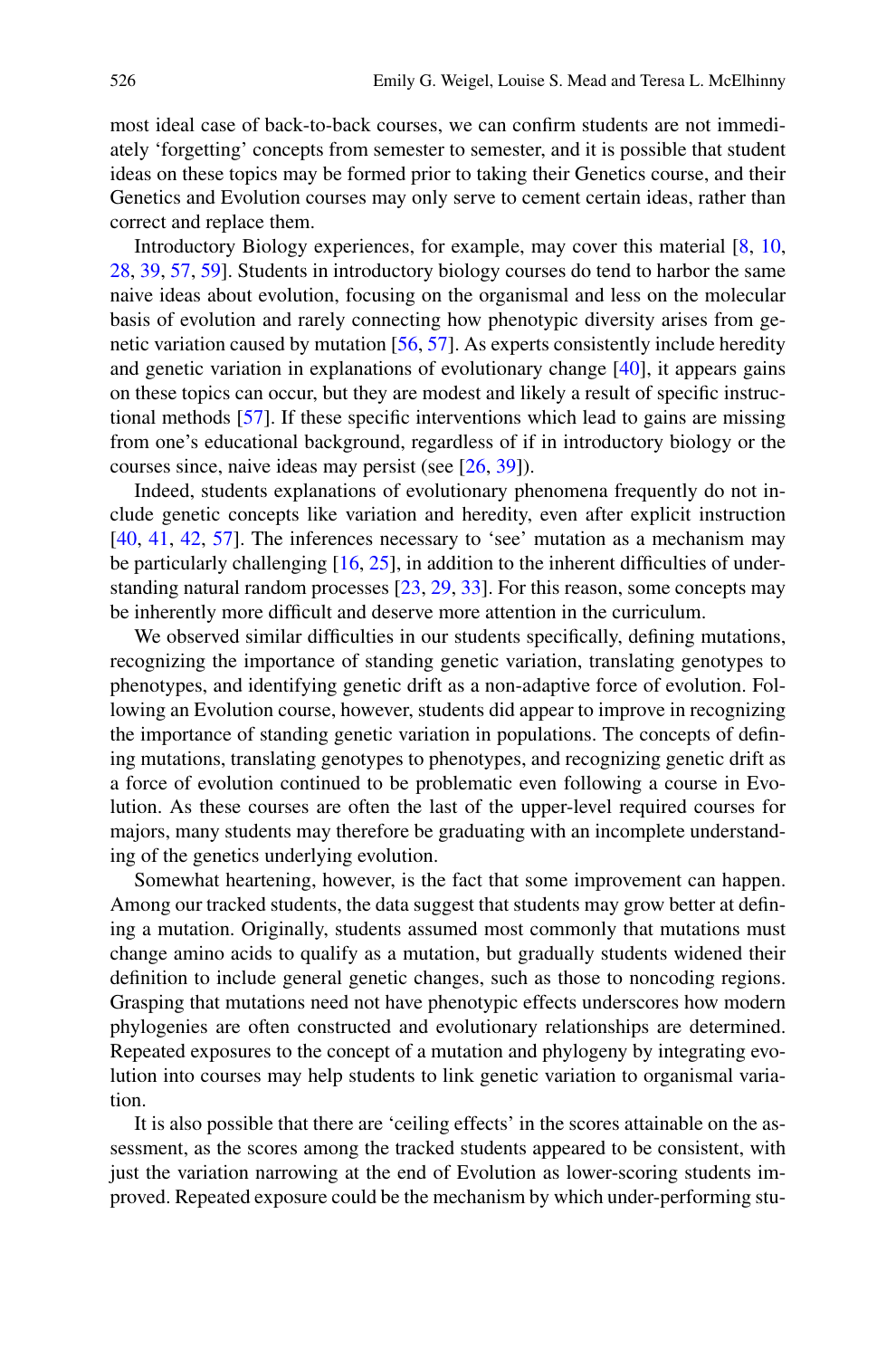dents improve, offering students multiple chances to demonstrate mastery. However, because these questions were generally multiple choice and coded as correct or not, we may be missing progressively more accurate models of evolutionary thinking as the students advance in the curriculum [\[40](#page-16-14), [41\]](#page-16-8), particularly for lower-performers, who may be prone to having multiple areas of improvement. Explicit tests, potentially at more refined intervals with more open-ended responses [[10,](#page-15-9) [38](#page-16-21), [39](#page-16-2), [44](#page-16-22)] or oral interviews [\[41](#page-16-8)] should be used to address what misconceptions exist and compare gains made across the curriculum in detail.

Longitudinal research on where and how misconceptions arise and change throughout the curriculum (from Introductory Biology on) will guide the development of curricula and make evident where department-level changes need to be made. Our method of tracking students through the curriculum provides a starting point from which instructors can begin to compare and track student performance as they progress through the curriculum as designed, and make modifications if necessary. Because tracking can be difficult to do in practicality, particularly as it can take more time and student schedules and class sizes are variable, we advocate the combination of approaches of tracking students as well as direct comparisons between students in these courses. A better understanding of the gains made, and for whom and when, will help the field in developing how learning progressions intersect in genetics and evolution curricula.

<span id="page-14-4"></span>Acknowledgements The authors would like to thank the study participants for their time, Luanna Prevost, Mark Tran, Jeremy Albright, and Amy Lark for assistance with the project, the UGA Biology Education Group for critical comments, and the Future Academic Scholars in Teaching 2012-2013 cohort and mentors for support. This material is based in part upon work supported by the National Science Foundation under Cooperative Agreement No. DBI-0939454. Any opinions, findings, and conclusions or recommendations expressed in this material are those of the author(s) and do not necessarily reflect the views of the National Science Foundation.

### <span id="page-14-5"></span><span id="page-14-3"></span>References

- <span id="page-14-2"></span><span id="page-14-0"></span>1. How people learn: Brain, mind, experience, and school: Expanded edition. National Research Council by National Academies Press (2000)
- <span id="page-14-1"></span>2. Knowing what students know: The science and design of educational assessment. National Research Council by National Academies Press (2001)
- 3. Ackermann, R.R., Cheverud, J.M.: *Detecting genetic drift versus selection in human evolution*. Proceedings of the National Academy of Sciences 101(52), 17,946–17,951 (2004)
- <span id="page-14-6"></span>4. Agorram, B., Clement, P., Selmaoui, S., Khzami, S.E., Chafik, J., Chiadli, A.: *University students' conceptions about the concept of gene: Interest of historical approach*. US-China Education Review, ISSN 1548-6613, USA 7(2), 9–15 (2010)
- 5. Alters, B.J., Nelson, C.E.: *Perspective: Teaching evolution in higher education*. Evolution 56(10), 1891–1901 (2002)
- 6. Anderson, D.L., Fisher, K.M., Norman, G.J.: *Development and evaluation of the conceptual inventory of natural selection*. Journal of Research in Science Teaching 39(10), 952–978 (2002)
- 7. Anderson, L.W., Krathwohl, D.R., Airasian, P.W., Cruikshank, K.A., Mayer, R.E., Pintrich, P.R., Raths, J., Wittrock, M.C.: *A taxonomy for learning, teaching, and assessing: A revision*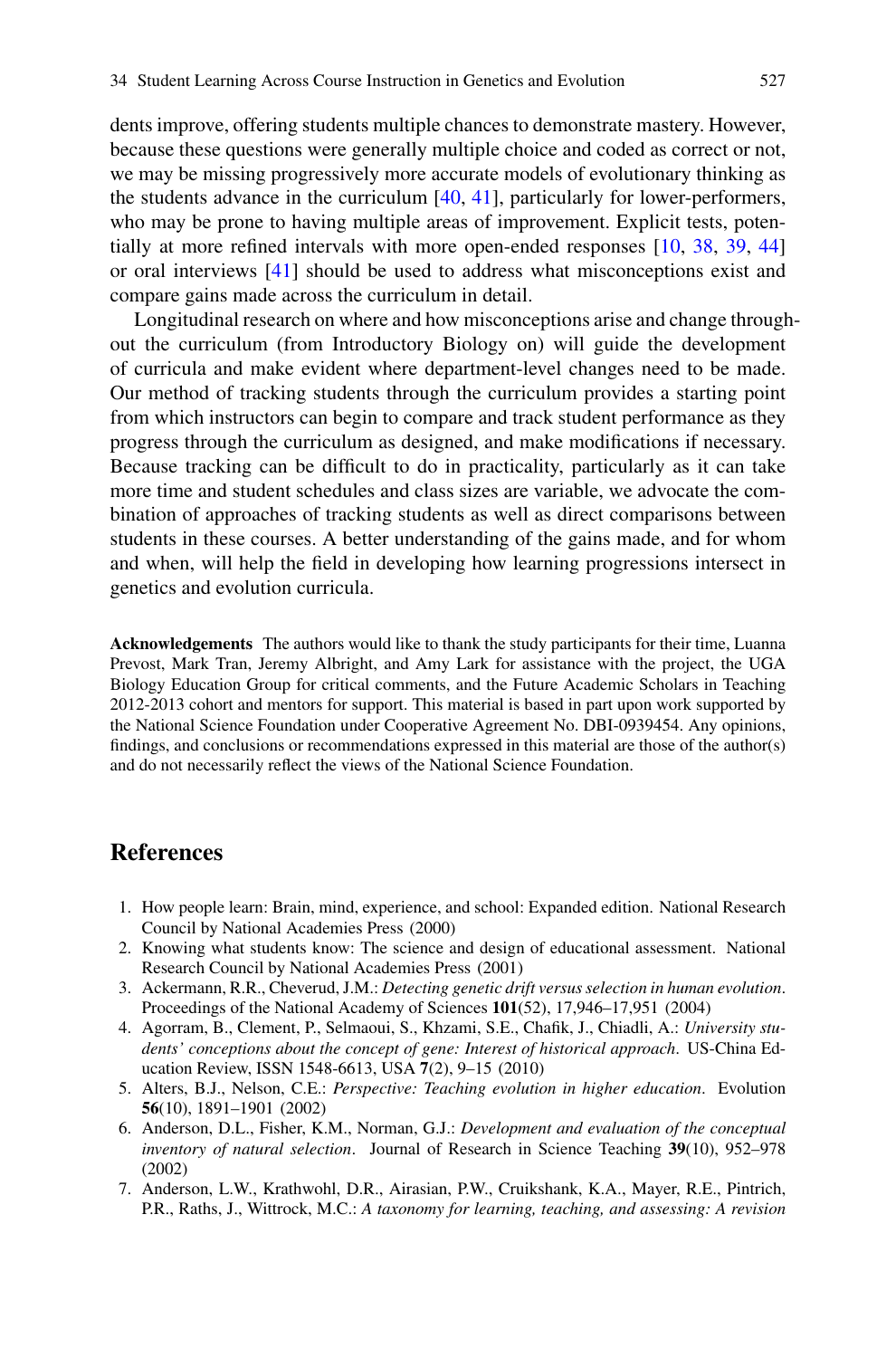<span id="page-15-17"></span><span id="page-15-15"></span><span id="page-15-9"></span><span id="page-15-5"></span>*of Bloom's taxonomy of educational objectives, abridged edition*. White Plains, NY: Longman (2001)

- 8. Andrews, T., Price, R., Mead, L., McElhinny, T., Thanukos, A., Perez, K., Herreid, C., Terry, D., Lemons, P.: *Biology undergraduates' misconceptions about genetic drift*. CBE - Life Sciences Education 11(3), 248–259 (2012)
- <span id="page-15-16"></span><span id="page-15-11"></span>9. Balgopal, M.M., Montplaisir, L.M.: *Meaning making: What reflective essays reveal about biology students' conceptions about natural selection*. Instructional Science 39(2), 137–169 (2011)
- <span id="page-15-3"></span><span id="page-15-2"></span>10. Bishop, B.A., Anderson, C.W.: *Student conceptions of natural selection and its role in evolution*. Journal of Research in Science Teaching 27(5), 415–427 (1990)
- <span id="page-15-12"></span>11. Bowling, B.V., Acra, E.E., Wang, L., Myers, M.F., Dean, G.E., Markle, G.C., Moskalik, C.L., Huether, C.A.: *Development and evaluation of a genetics literacy assessment instrument for undergraduates*. Genetics 178(1), 15–22 (2008)
- <span id="page-15-6"></span>12. Campbell, N.A., Reece, J.B., Urry, L., Cain, M., Wasserman, S., Minorsky, P., Jackson, R.: *Biology*. Pearson Benjamin Cummings, New York (2008)
- <span id="page-15-7"></span>13. Carey, S.: *The origin of concepts*. Oxford University Press, New York (2009)
- 14. Charlesworth, B., Charlesworth, D.: *Darwin and genetics*. Genetics 183(3), 757–766 (2009)
- <span id="page-15-1"></span><span id="page-15-0"></span>15. Chattopadhyay, A.: *Understanding of genetic information in higher secondary students in northeast india and the implications for genetics education*. Cell Biology Education 4(1), 97–104 (2005)
- <span id="page-15-10"></span>16. Chi, M.T., Slotta, J.D., De Leeuw, N.: *From things to processes: A theory of conceptual change for learning science concepts*. Learning and Instruction 4(1), 27–43 (1994)
- 17. Dagher, Z.R., BouJaoude, S.: *Scientific views and religious beliefs of college students: The case of biological evolution*. Journal of Research in Science Teaching 34(5), 429–445 (1997)
- <span id="page-15-4"></span>18. Dagher, Z.R., Boujaoude, S.: *Students' perceptions of the nature of evolutionary theory*. Science Education 89(3), 378–391 (2005)
- <span id="page-15-21"></span>19. Darwin, C.: *On the origin of species by means of natural selection*. John Murray (1859)
- 20. Darwin, C.: *The variation of animals and plants under domestication*, vol. 2. John Murray (1868)
- <span id="page-15-13"></span>21. Demastes, S.S., Settlage Jr, J., Good, R.: *Students' conceptions of natural selection and its role in evolution: Cases of replication and comparison*. Journal of Research in Science Teaching 32(5), 535–550 (1995)
- <span id="page-15-20"></span>22. Donnelly, L.A., Kazempour, M., Amirshokoohi, A.: *High school students' perceptions of evolution instruction: Acceptance and evolution learning experiences*. Research in Science Education 39(5), 643–660 (2009)
- <span id="page-15-19"></span><span id="page-15-8"></span>23. Garvin-Doxas, K., Klymkowsky, M.W.: *Understanding randomness and its impact on student learning: Lessons learned from building the Biology Concept Inventory (BCI)*. CBE - Life Sciences Education 7(2), 227–233 (2008)
- 24. Gould, S.J., Lewontin, R.C.: *The spandrels of San Marco and the Panglossian paradigm: A critique of the adaptationist programme*. Proc. R. Soc. Lond. B 205(1161), 581–598 (1979)
- <span id="page-15-18"></span>25. Hmelo-Silver, C.E., Marathe, S., Liu, L.: *Fish swim, rocks sit, and lungs breathe: Expertnovice understanding of complex systems*. The Journal of the Learning Sciences 16(3), 307– 331 (2007)
- <span id="page-15-22"></span><span id="page-15-14"></span>26. Hokayem, H., BouJaoude, S.: *College students' perceptions of the theory of evolution*. Journal of Research in Science Teaching 45(4), 395–419 (2008)
- 27. Ingram, E.L., Nelson, C.E.: *Relationship between achievement and students' acceptance of evolution or creation in an upper-level evolution course*. Journal of Research in Science Teaching 43(1), 7–24 (2006)
- 28. Kalinowski, S.T., Leonard, M.J., Andrews, T.M.: *Nothing in evolution makes sense except in the light of DNA*. CBE - Life Sciences Education 9(2), 87–97 (2010)
- 29. Klymkowsky, M.W., Garvin-Doxas, K.: *Recognizing student misconceptions through Ed's Tools and the Biology Concept Inventory*. PLoS Biology 6(1), e3 (2008)
- 30. Lande, R.: *Natural selection and random genetic drift in phenotypic evolution*. Evolution 30(2), 314–334 (1976)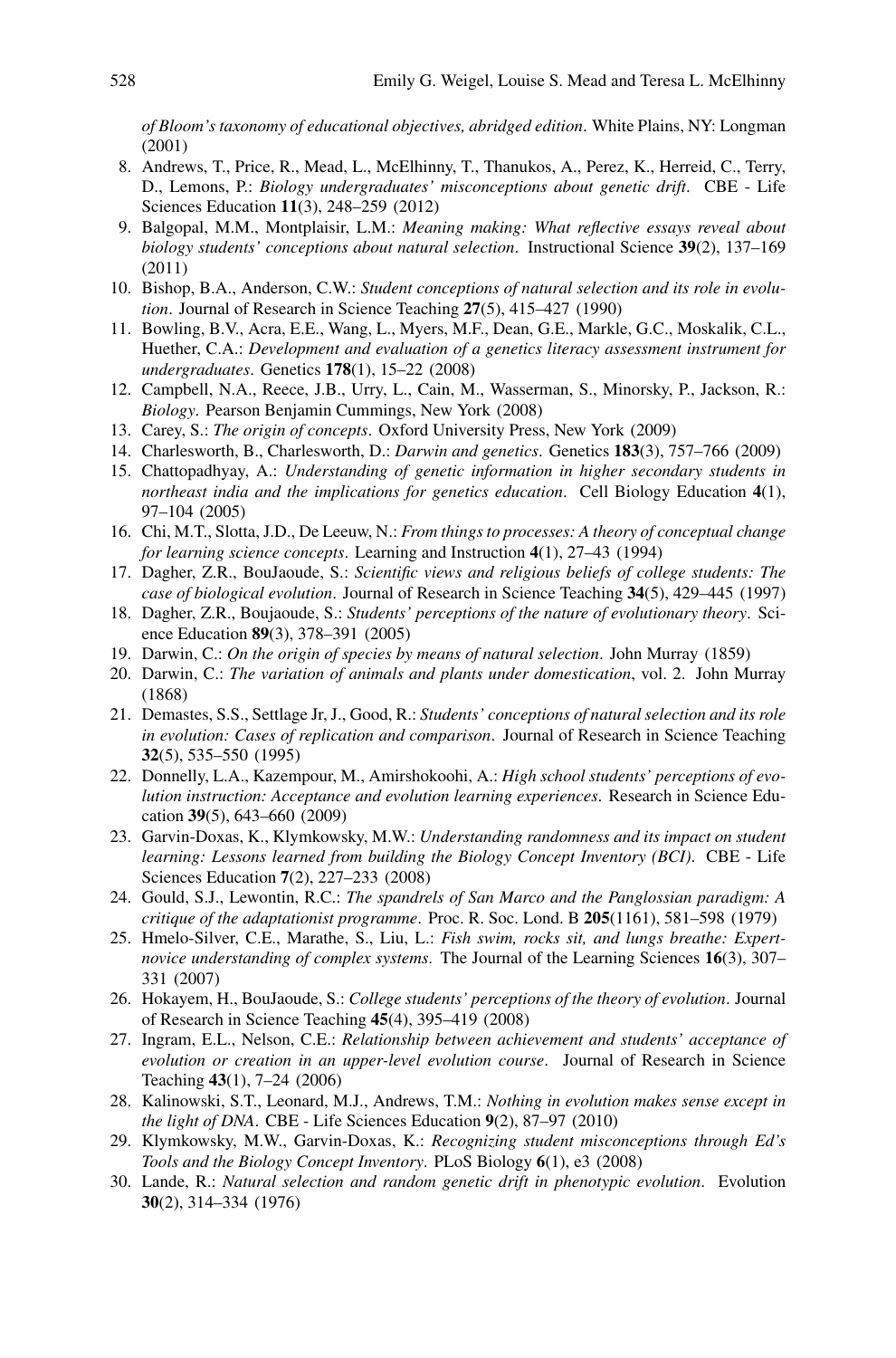- <span id="page-16-20"></span><span id="page-16-9"></span><span id="page-16-4"></span><span id="page-16-1"></span><span id="page-16-0"></span>31. Ledbetter, M.L.S.: *Vision and change in undergraduate biology education: A call to action presentation to Faculty for Undergraduate Neuroscience, July 2011*. Journal of Undergraduate Neuroscience Education 11(1), A22 (2012)
- <span id="page-16-3"></span>32. Lewis, J., Wood-Robinson, C.: *Genes, chromosomes, cell division and inheritance - Do students see any relationship?* International Journal of Science Education 22(2), 177–195 (2000)
- <span id="page-16-6"></span>33. Mead, L.S., Scott, E.C.: *Problem concepts in evolution part II: Cause and chance*. Evolution: Education and Outreach 3(2), 261–264 (2010)
- <span id="page-16-21"></span>34. Mead, R., Hejmadi, M., Hurst, L.D.: *Teaching genetics prior to teaching evolution improves evolution understanding but not acceptance*. PLoS Biology 15(5), e2002,255 (2017)
- 35. Mendel, G.J.: *Versuche uber Pflanzen-Hybriden? [Experiments Concerning Plant Hybrids]? ¨ [1866]*. Verhandlungen des naturforschenden Vereines in Brünn (1865)
- <span id="page-16-2"></span>36. Miller, J.D., Scott, E.C., Okamoto, S., et al.: *Public acceptance of evolution*. Science 313(5788), 765 (2006)
- <span id="page-16-14"></span>37. Moore, R., Brooks, D.C., Cotner, S.: *The relation of high school biology courses & students' religious beliefs to college students' knowledge of evolution*. The American Biology Teacher 73(4), 222–226 (2011)
- <span id="page-16-19"></span><span id="page-16-8"></span>38. Nehm, R.H., Beggrow, E.P., Opfer, J.E., Ha, M.: *Reasoning about natural selection: Diagnosing contextual competency using the ACORNS instrument*. The American Biology Teacher 74(2), 92–98 (2012)
- 39. Nehm, R.H., Reilly, L.: *Biology majors' knowledge and misconceptions of natural selection*. AIBS Bulletin 57(3), 263–272 (2007)
- <span id="page-16-13"></span>40. Nehm, R.H., Ridgway, J.: *What do experts and novices "see" in evolutionary problems?* Evolution: Education and Outreach 4(4), 666–679 (2011)
- <span id="page-16-22"></span>41. Nehm, R.H., Schonfeld, I.S.: *Measuring knowledge of natural selection: A comparison of the cins, an open-response instrument, and an oral interview*. Journal of Research in Science Teaching 45(10), 1131–1160 (2008)
- <span id="page-16-16"></span><span id="page-16-15"></span>42. Nieswandt, M., Bellomo, K.: *Written extended-response questions as classroom assessment tools for meaningful understanding of evolutionary theory*. Journal of Research in Science Teaching 46(3), 333–356 (2009)
- <span id="page-16-10"></span>43. Ohlsson, S.: *Resubsumption: A possible mechanism for conceptual change and belief revision*. Educational Psychologist 44(1), 20–40 (2009)
- <span id="page-16-17"></span><span id="page-16-11"></span>44. Opfer, J.E., Nehm, R.H., Ha, M.: *Cognitive foundations for science assessment design: Knowing what students know about evolution*. Journal of Research in Science Teaching 49(6), 744– 777 (2012)
- 45. Orr, H.A.: *Testing natural selection vs. genetic drift in phenotypic evolution using quantitative trait locus data*. Genetics 149(4), 2099–2104 (1998)
- <span id="page-16-18"></span><span id="page-16-12"></span>46. Parker, G.A., Smith, J.M.: *Optimality theory in evolutionary biology*. Nature 348(6296), 27 (1990)
- 47. Piaget, J.: *Success and understanding*. Harvard University Press, Cambridge, MA. (1978)
- <span id="page-16-7"></span>48. Posner, G.J., Strike, K.A., Hewson, P.W., Gertzog, W.A.: *Accommodation of a scientific conception: Toward a theory of conceptual change*. Science Education 66(2), 211–227 (1982)
- <span id="page-16-5"></span>49. Price, R.M., Andrews, T.C., McElhinny, T.L., Mead, L.S., Abraham, J.K., Thanukos, A., Perez, K.E.: *The genetic drift inventory: A tool for measuring what advanced undergraduates have mastered about genetic drift*. CBE - Life Sciences Education 13(1), 65–75 (2014)
- 50. R-Core-Team: *R: A language and environment for statistical computing* (2013)
- 51. Sinatra, G.M., Brem, S.K., Evans, E.M.: *Changing minds? Implications of conceptual change for teaching and learning about biological evolution*. Evolution: Education and Outreach 1(2), 189–195 (2008)
- 52. Sinatra, G.M., Southerland, S.A., McConaughy, F., Demastes, J.W.: *Intentions and beliefs in students' understanding and acceptance of biological evolution*. Journal of Research in Science Teaching 40(5), 510–528 (2003)
- 53. Smith, M., Knight, J.: *Using the genetics concept assessment to document persistent conceptual difficulties in undergraduate genetics courses*. Genetics 191, 21–32 (2012)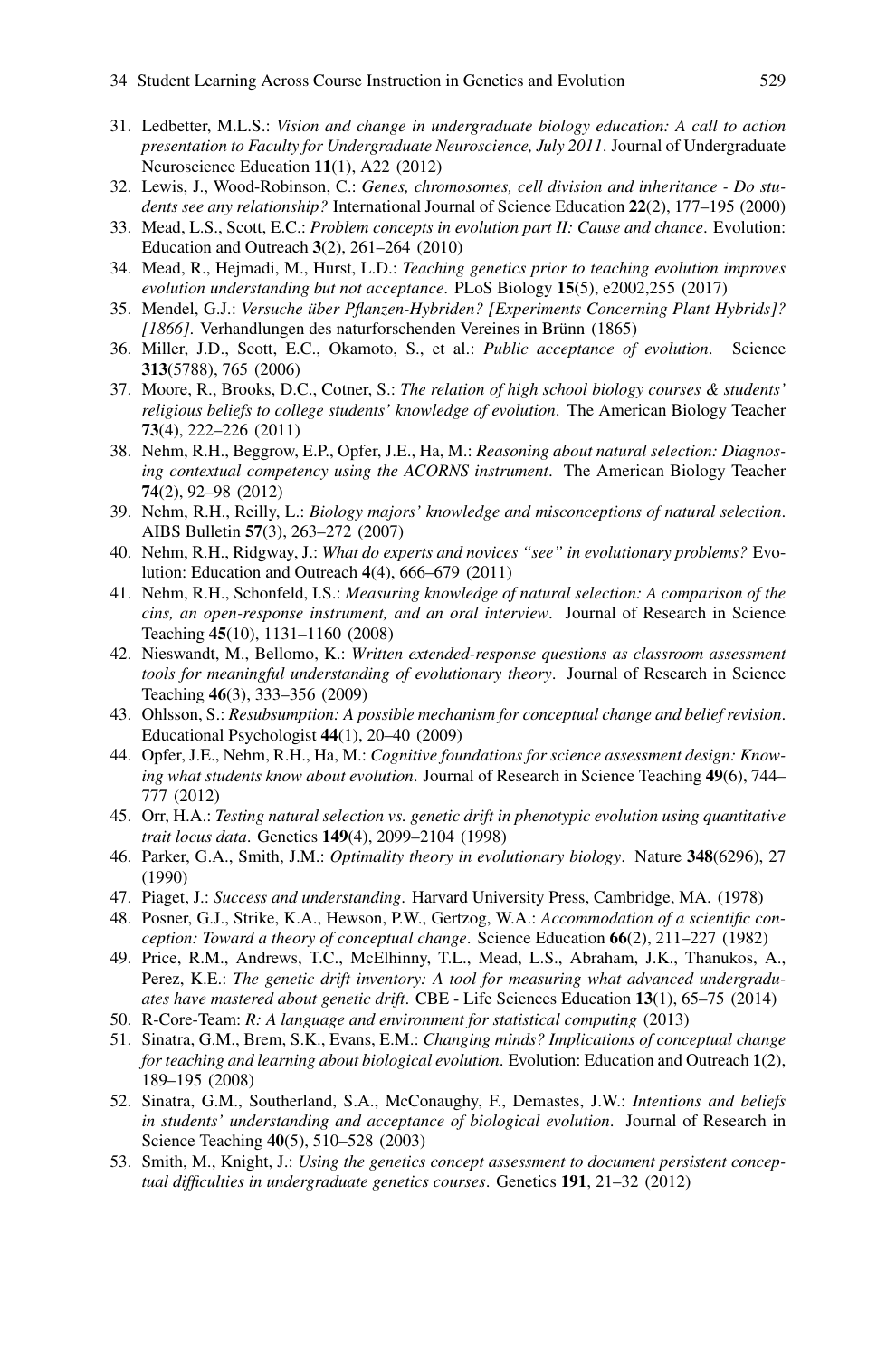- <span id="page-17-5"></span><span id="page-17-3"></span><span id="page-17-2"></span><span id="page-17-1"></span>54. Smith, M.K., Wood, W.B., Knight, J.K.: *The genetics concept assessment: A new concept inventory for gauging student understanding of genetics*. CBE - Life Sciences Education 7(4), 422–430 (2008)
- <span id="page-17-0"></span>55. Smith III, J.P., DiSessa, A.A., Roschelle, J.: *Misconceptions reconceived: A constructivist analysis of knowledge in transition*. The Journal of the Learning Sciences 3(2), 115–163 (1994)
- <span id="page-17-4"></span>56. Speth, E.B., Long, T.M., Pennock, R.T., Ebert-May, D.: *Using Avida-ED for teaching and learning about evolution in undergraduate introductory biology courses*. Evolution: Education and Outreach 2(3), 415–428 (2009)
- 57. Speth, E.B., Shaw, N., Momsen, J., Reinagel, A., Le, P., Taqieddin, R., Long, T.: *Introductory biology students' conceptual models and explanations of the origin of variation*. CBE - Life Sciences Education 13(3), 529–539 (2014)
- 58. Tran, M.V., Weigel, E.G., Richmond, G.: *Analyzing upper level undergraduate knowledge of evolutionary processes: Can class discussions help?* Journal of College Science Teaching 43(5), 87–97 (2014)
- 59. White, P.J., Heidemann, M., Loh, M., Smith, J.J.: *Integrative cases for teaching evolution*. Evolution: Education and Outreach 6(1), 17 (2013)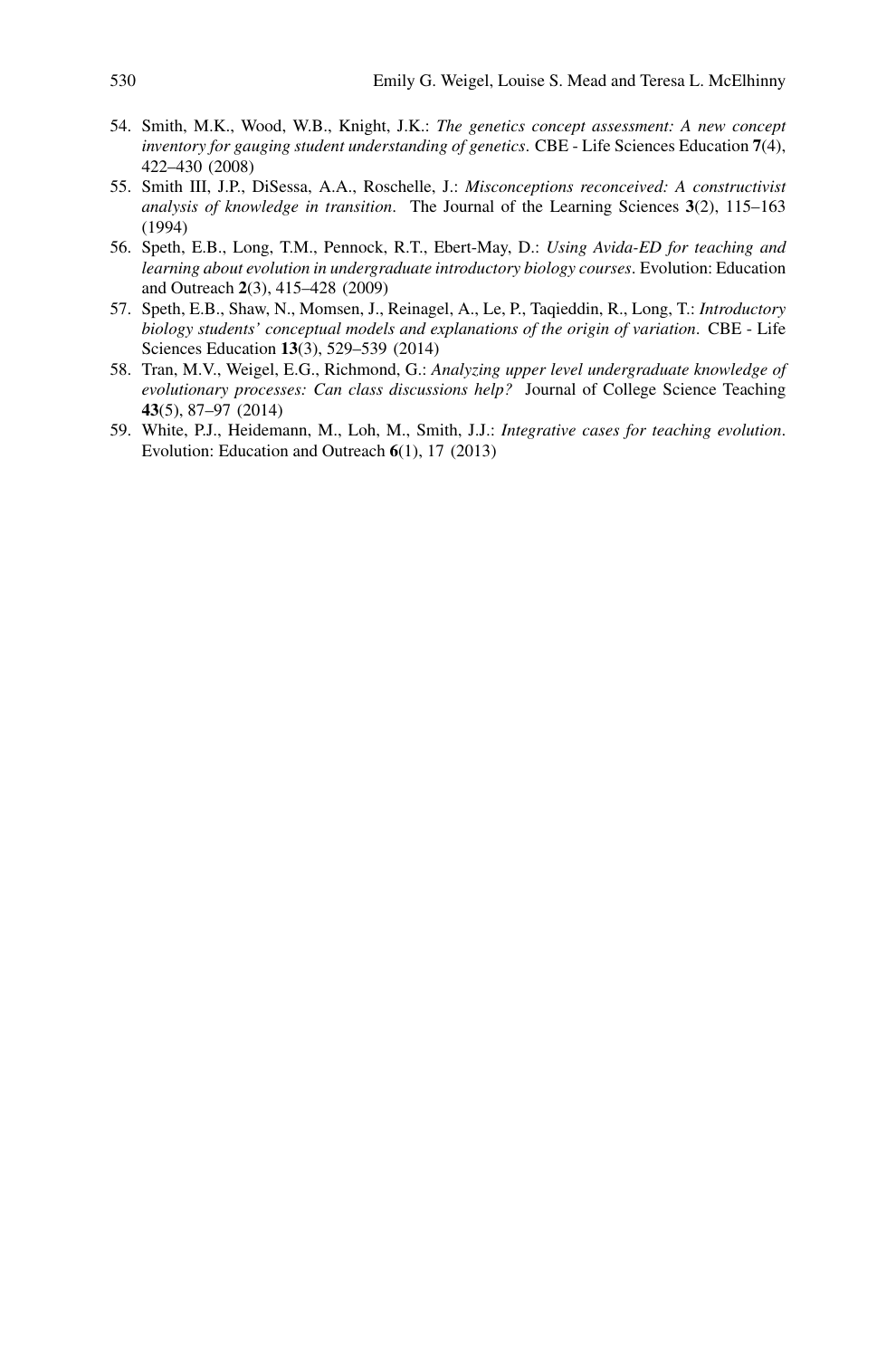# Supplemental Material

# *Instrument*

1. Polydactyly is an inherited trait that results in extra fingers or toes. In the United States 0.1% of the population exhibits polydactyly. People with polydactyly have the genotype Pp, where P represents the allele that causes polydactyly and p represents the normal allele of this gene. Which of the following is true?

a) The P allele is more frequent in the US than the p allele.

b) The P allele is less frequent in the US than the p allele.

c) The two alleles, P and p are at approximately equal frequencies in the US population.

d) There is not enough information to answer this question.

2. Suppose that a single DNA base change of an A to a T occurs and is copied during replication. Is this change necessarily a mutation?

a) Yes, as it is a change in the DNA sequence of an organism.

b) Yes, but it must be a base change occuring in gametes.

c) Yes, but it must be a base change occuring in the coding part of a gene.

d) Yes, but it must be a base change that alters the amino acid sequence of a protein.

e) Yes, but it must be a base change that alters the appearance of the organism.

3. An isolated population of prairie dogs has longer than average teeth. As a result they can eat more grass with less effort and are better able to survive and reproduce. The mutation(s) that resulted in longer teeth:

a) allowed the teeth to grow longer over several generations until they reached an optimal length for eating grass.

b) arose in many members of the population simultaneously and then lead to longer teeth.

c) happened as a result of chance within the prairie dog population and then lead to longer teeth.

d) occurred because the prairie dogs needed to be more efficient at eating grass to survive and reproduce.

e) would only occur in a prairie dog population that eats grass and would not occur in a population that lives on seeds.

4. Adult height in humans is partially determined by our genes. When environmental conditions are held constant, humans have a wide variety of heights (not just short, medium, and tall). Height is probably influenced by:

a) one gene with two alleles.

- b) a single recessive gene.
- c) a single dominant gene.
- d) several genes and alleles.
- e) only paternal genes.

5. Sometimes a trait seems to disappear in a family and then reappear in later generations. If neither parent has the trait, but some of the offspring do, what would you conclude about the inheritance of the trait?

a) Both parents are carriers of the recessive form of the gene.

b) Only one parent has two copies of the recessive form of the gene.

c) Only one of the parents has a dominant form of the gene.

d) Only one parent has a copy of the recessive form of the gene.

e) It is most likely the result of new mutations in each parent.

#### 6. Which of the following is a characteristic of mutations in DNA?

- a) They are usually expressed and result in positive changes for the individual.
- b) They are usually expressed and cause significant problems for the individual.
- c) They occur in the body cells of a parent and are usually passed onto offspring.
- d) They usually occur at very high rates in most genes of all known organisms.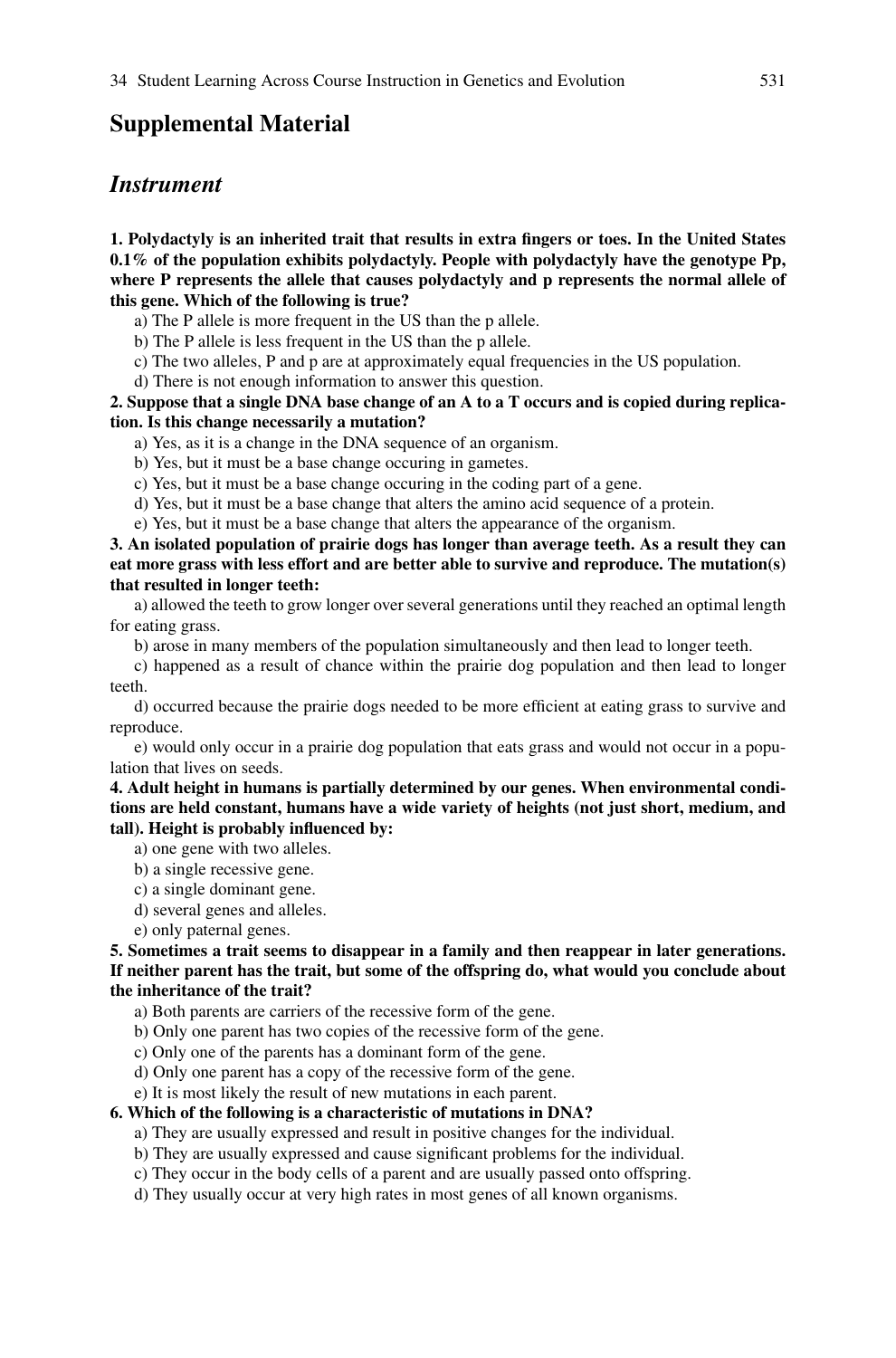e) They usually result in different versions of a gene within the population.

7. Mutations in DNA occur in the genomes of most organisms, including humans. What is the most important result of these mutations?

- a) They produce new genes for the individual.
- b) They produce new enzymes for the individual.
- c) They provide a source of new cells for the individual.
- d) They provide a source of variation for future generations.
- e) They produce new chromosomes for future generations.

8. In peas, the round allele is dominant over the wrinkled allele. If a plant with round peas is crossed to a plant with wrinkled peas, all of the resulting plants have round peas. What is the genotype of the parents in this cross?

a)  $Rr \times Rr$ 

b)  $RR \times rr$ 

- c)  $rr \times rr$
- d)  $Rr \times rr$
- e) *RR*×*Rr*

#### 9. Which of the following is a true statement concerning genetic variation?

a) It tends to be reduced by the processes involved when diploid organisms reproduce.

- b) It arises in response to changes in the environment in which the organism lives.
- c) It is creased by the direct action of natural selection on the population.
- d) It must be present in the population before natural selection can act upon it.
- e) High average heterozygosity populations predict less genetic variation.

10. Black fur in mice (*B*) is dominant to brown fur (*b*). Short tails (*T*) are dominant to long tails (*t*). What fraction of the progeny of crosses  $BbTt \times BBtt$  will be expected to have black fur and long tails?

- a) 3/16
- b) 8/16
- c) 6/16
- d) 9/16
- e) 1/16

Please read the following statements to answer questions 11-16.

A small island is home to a unique population of land snails. This population was founded by 10 individuals that floated to the island on a log, and it has been isolated from the large mainland population ever since.

#### A. Biologists compared the genetic variation of the mainland and island populations a few years after colonization. Please indicate whether a biologist would agree or disagree with each of the following statements.

11. The biologists observed genetic drift but not evolution because the island snails were just as well-suited to their environment as the ones on the mainland.

*A. Agree B. Disagree*

*Why?*

12. The biologists observed genetic drift and concluded that the island population had fewer versions of each gene than the mainland population.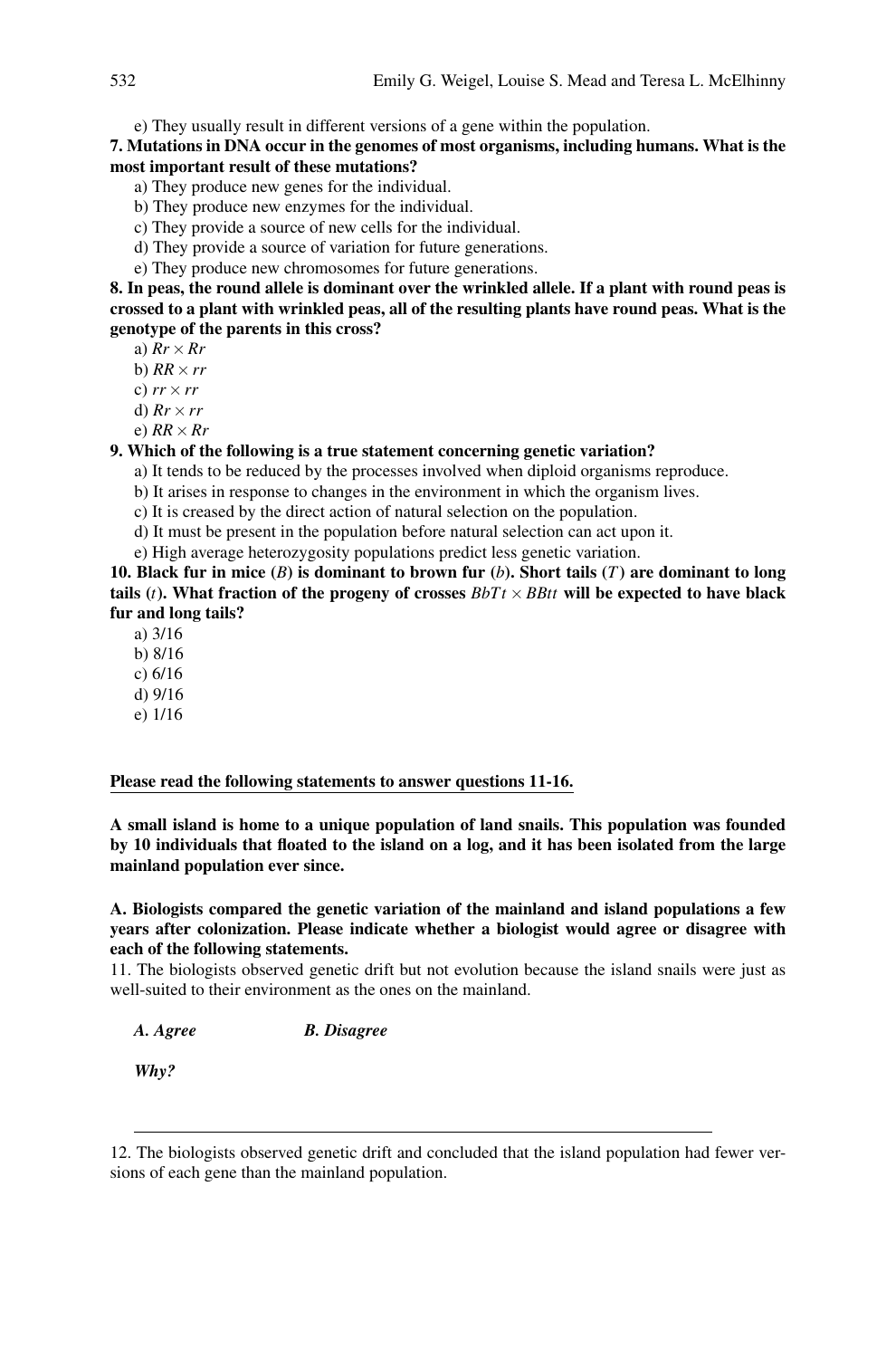34 Student Learning Across Course Instruction in Genetics and Evolution 533

*A. Agree B. Disagree*

*Why?*

B. After forty generations, biologists measured the genetic variation of the island snail population again. They concluded that the population of snails on the island had remained isolated and that genetic drift had occurred. Please indicate whether a biologist would agree or disagree with each of the following statements about the processes that contributed, at least in part, to genetic drift in the population of island snails.

Please indicate whether a biologist would agree or disagree with each of the following statements about what occurred during the forty generations since colonization.

13. The island population experienced random changes in the frequency of certain traits that made them genetically distinct from the mainland population.

*A. Agree B. Disagree*

*Why?*

14. The island population may have experienced mutation in addition to random changes in the frequency of certain traits.

*A. Agree B. Disagree*

*Why?*

15. The island population may have adapted to conditions on the island if random genetic change increased survival and reproduction of some individuals.

*A. Agree B. Disagree*

*Why?*

16. The island and mainland populations will be less similar to each other than they were 100 generations ago.

*A. Agree B. Disagree*

*Why?*

With what gender do you most identify? Male Female Prefer not to Answer